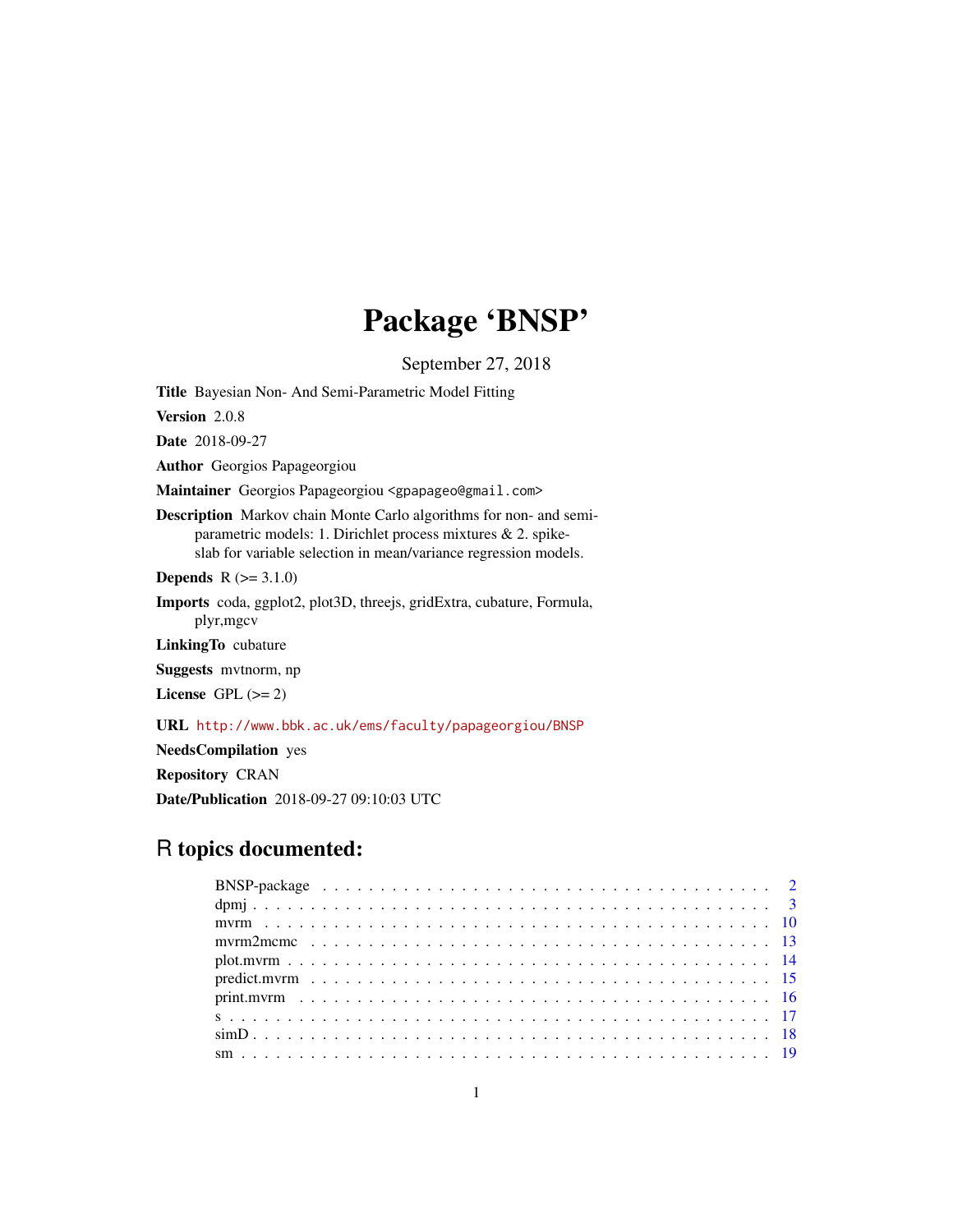<span id="page-1-0"></span>

| Index |  |  |  |  |  |  |  |  |  |  |  |  |  |  |  |  |  |  |  |  |  |  |
|-------|--|--|--|--|--|--|--|--|--|--|--|--|--|--|--|--|--|--|--|--|--|--|

BNSP-package *Bayesian non- and semi-parametric model fitting*

#### Description

Markov chain Monte Carlo algorithms for non- and semi-parametric models: 1. Dirichlet process mixture models with function dpmj and 2. spike-slab variable selection in mean/variance regression models with function mvrm.

### Details

| Package: | <b>BNSP</b> |
|----------|-------------|
| Type:    | Package     |
| Version: | 2.0.7       |
| Date:    | 2018-09-27  |
| License: | $GPL (=2)$  |

This program is free software; you can redistribute it and/or modify it under the terms of the GNU General Public License as published by the Free Software Foundation; either version 2 of the License, or (at your option) any later version.

This program is distributed in the hope that it will be useful, but WITHOUT ANY WARRANTY; without even the implied warranty of MERCHANTABILITY or FITNESS FOR A PARTICULAR PURPOSE. See the GNU General Public License for more details.

For details on the GNU General Public License see <http://www.gnu.org/copyleft/gpl.html> or write to the Free Software Foundation, Inc., 51 Franklin Street, Fifth Floor, Boston, MA 02110- 1301, USA.

#### Acknowledgments

This work was partly supported by the Medical Research Council grant number G09018401.

#### Author(s)

Georgios Papageorgiou (2014)

Maintainer: Georgios Papageorgiou <gpapageo@gmail.com>

#### References

Papageorgiou, G. (2018). Bayesian density regression for discrete outcomes. arXiv:1603.09706v3 [stat.ME].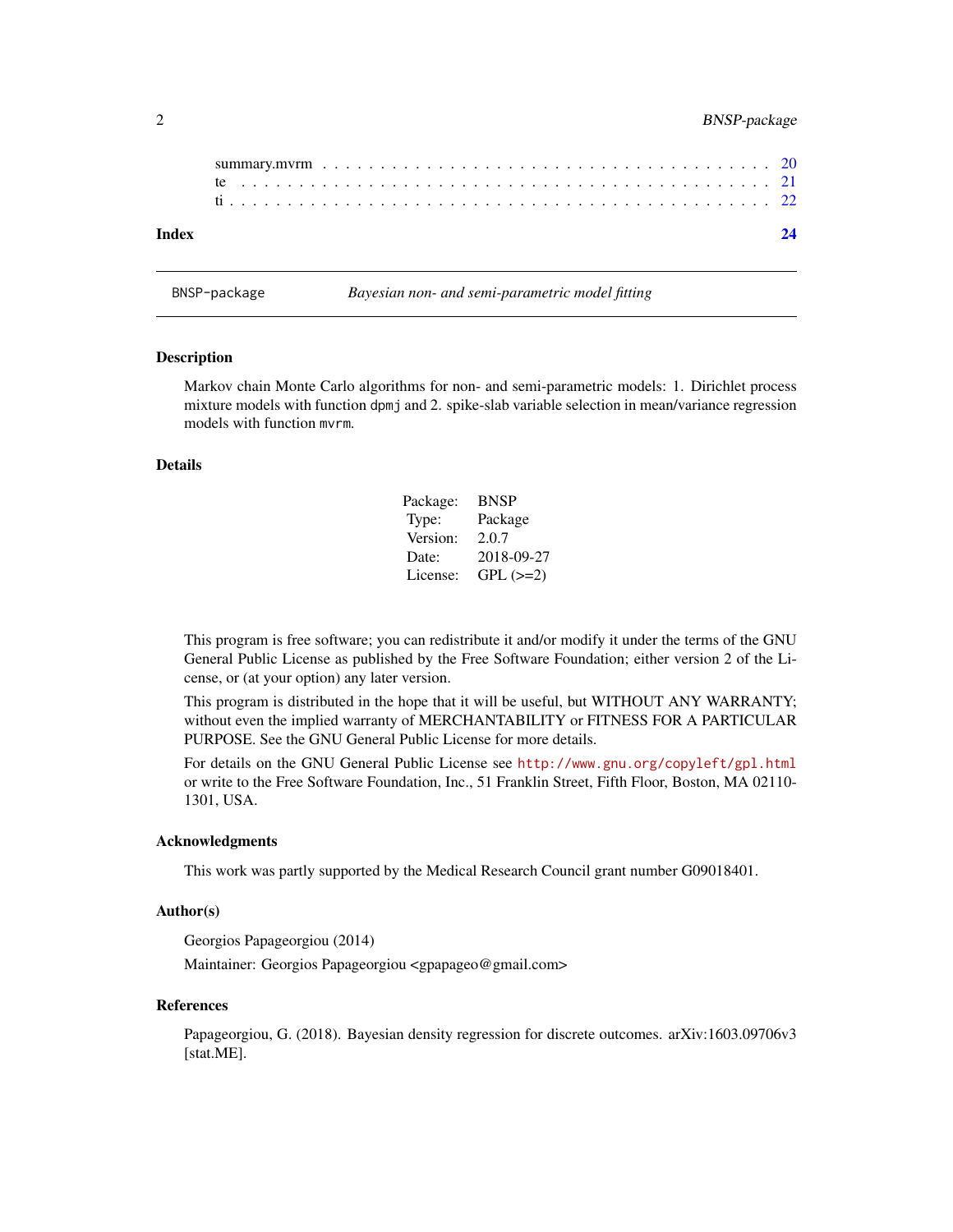#### <span id="page-2-0"></span>dpmj 3

Papageorgiou, G. (2018). BNSP: an R Package for Fitting Bayesian Semiparametric Regression Models and Variable Selection. arXiv:1804.10939 [stat.OT]

Papageorgiou, G., Richardson, S. and Best, N. (2015). Bayesian nonparametric models for spatially indexed data of mixed type. Journal of the Royal Statistical Society: Series B (Statistical Methodology), 77:973-999.

dpmj *Dirichlet process mixtures of joint models*

#### Description

Fits Dirichlet process mixtures of joint response-covariate models, where the covariates are of mixed type while the discrete responses are represented utilizing continuous latent variables. See 'Details' section for a full model description and Papageorgiou (2018) for all technical details.

#### Usage

```
dpmj(formula, Fcdf, data, offset, sampler = "truncated", Xpred, offsetPred,
     StorageDir, ncomp, sweeps, burn, thin = 1, seed, H, Hdf, d, D,
     Alpha.xi, Beta.xi, Alpha.alpha, Beta.alpha, Trunc.alpha, ...)
```

| formula | a formula defining the response and the covariates e.g. $y \sim x$ .                                                                                                                                                                                                                                                                                                                                                                                                                               |
|---------|----------------------------------------------------------------------------------------------------------------------------------------------------------------------------------------------------------------------------------------------------------------------------------------------------------------------------------------------------------------------------------------------------------------------------------------------------------------------------------------------------|
| Fcdf    | a description of the kernel of the response variable. Currently five options are<br>supported: 1. "poisson", 2. "negative binomial", 3. "generalized poisson", 4.<br>"binomial" and 5. "beta binomial". The first three kernels are used for count<br>data analysis, where the third kernel allows for both over- and under-dispersion<br>relative to the Poisson distribution. The last two kernels are used for binomial<br>data analysis. See 'Details' section for some of the kernel details. |
| data    | an optional data frame, list or environment (or object coercible by 'as.data.frame'<br>to a data frame) containing the variables in the model. If not found in 'data', the<br>variables are taken from 'environment(formula)'.                                                                                                                                                                                                                                                                     |
| offset  | this can be used to specify an a priori known component to be included in the<br>model. This should be 'NULL' or a numeric vector of length equal to the sample<br>size. One 'offset' term can be included in the formula, and if more are required,<br>their sum should be used.                                                                                                                                                                                                                  |
| sampler | the MCMC algorithm to be utilized. The two options are sampler $=$ "slice"<br>which implements a slice sampler (Walker, 2007; Papaspiliopoulos, 2008) and<br>sampler = "truncated" which proceeds by truncating the countable mixture<br>at ncomp components (see argument ncomp).                                                                                                                                                                                                                 |
| Xpred   | an optional design matrix the rows of which include the values of the covariates<br>x for which the conditional distribution of $Y x, D$ (where D denotes the data)<br>is calculated. These are treated as 'new' covariates i.e. they do not contribute<br>to the likelihood. The matrix shouldn't include a column of 1's. NA's can be<br>included to obtain averaged effects.                                                                                                                    |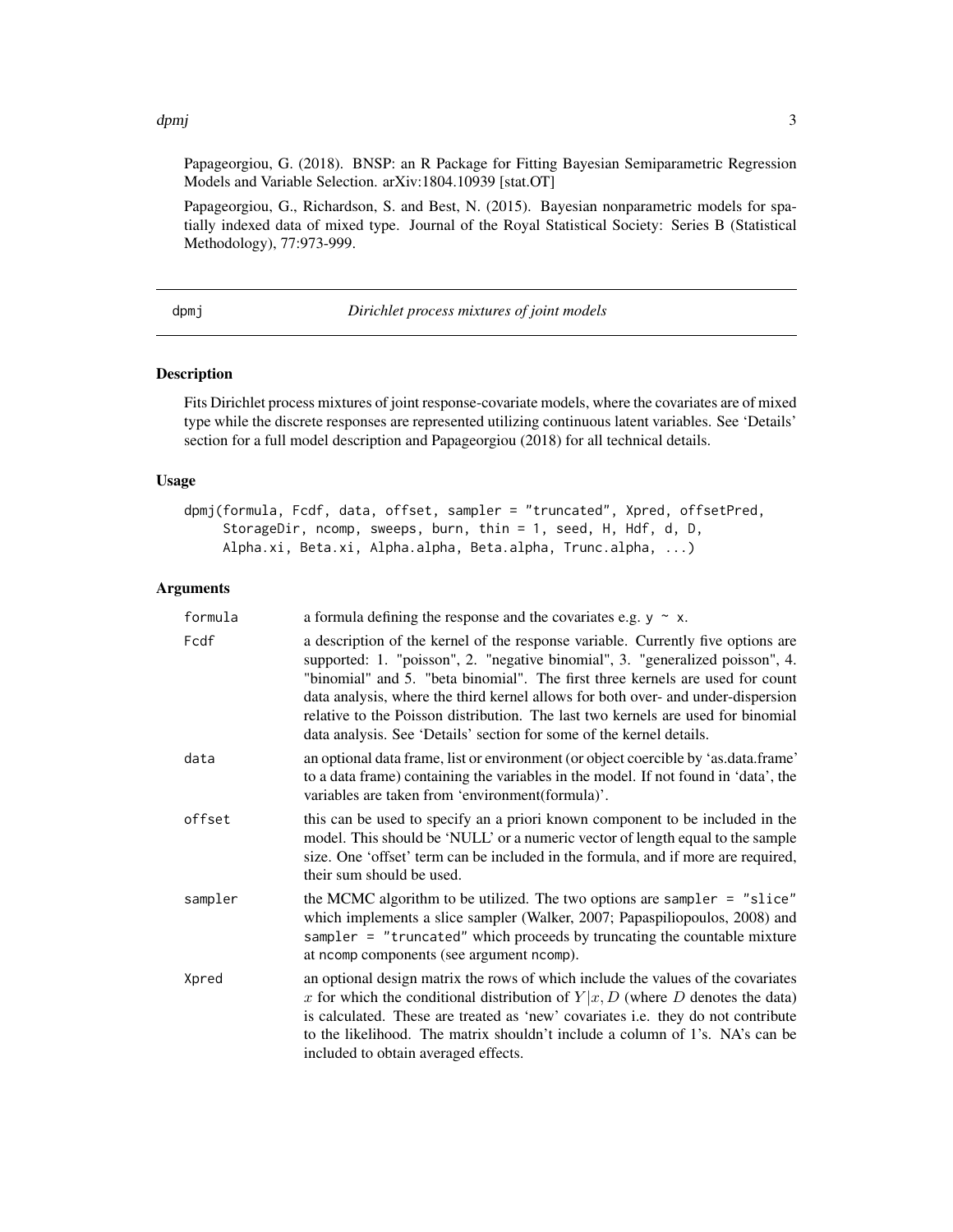| offsetPred | the offset term associated with the new covariates Xpred. It is of dimension<br>one i.e. the same offset term is used for all rows of Xpred. If Fcdf is one of<br>"poisson" or "negative binomial" or "generalized poisson", then offsetPred is<br>the Poisson offset term. If Fcdf is one of "binomial" or "beta binomial", then<br>offsetPred is the number of Binomial trials. If offsetPred is missing, it is<br>taken to be the mean of offset, rounded to the nearest integer.               |
|------------|----------------------------------------------------------------------------------------------------------------------------------------------------------------------------------------------------------------------------------------------------------------------------------------------------------------------------------------------------------------------------------------------------------------------------------------------------------------------------------------------------|
| StorageDir | a directory to store files with the posterior samples of models parameters and<br>other quantities of interest. If a directory is not provided, files are created in the<br>current directory and removed when the sampler completes.                                                                                                                                                                                                                                                              |
| ncomp      | number of mixture components. It defines where the countable mixture of den-<br>sities [in (1) below] is truncated. Even if sampler="slice" is chosen, ncomp<br>needs to be specified as it is used in the initialization process.                                                                                                                                                                                                                                                                 |
| sweeps     | total number of posterior samples, including those discarded in burn-in period<br>(see argument burn) and those discarded by the thinning process (see argument<br>thin).                                                                                                                                                                                                                                                                                                                          |
| burn       | length of burn-in period.                                                                                                                                                                                                                                                                                                                                                                                                                                                                          |
| thin       | thinning parameter.                                                                                                                                                                                                                                                                                                                                                                                                                                                                                |
| seed       | optional seed for the random generator.                                                                                                                                                                                                                                                                                                                                                                                                                                                            |
| H          | optional scale matrix of the Wishart-like prior assigned to the restricted covari-<br>ance matrices $\Sigma_h^*$ . See 'Details' section.                                                                                                                                                                                                                                                                                                                                                          |
| Hdf        | optional degrees of freedom of the prior Wishart-like prior assigned to the re-<br>stricted covariance matrices $\Sigma_h^*$ . See 'Details' section.                                                                                                                                                                                                                                                                                                                                              |
| d          | optional prior mean of the mean vector $\mu_h$ . See 'Details' section.                                                                                                                                                                                                                                                                                                                                                                                                                            |
| D          | optional prior covariance matrix of the mean vector $\mu_h$ . See 'Details' section.                                                                                                                                                                                                                                                                                                                                                                                                               |
| Alpha.xi   | an optional parameter that depends on the specified Fcdf argument.                                                                                                                                                                                                                                                                                                                                                                                                                                 |
|            | 1. If Fcdf = "poisson", this argument is parameter $\alpha_{\xi}$ of the prior of the<br>Poisson rate: $\xi \sim \text{Gamma}(\alpha_{\xi}, \beta_{\xi}).$                                                                                                                                                                                                                                                                                                                                         |
|            | 2. If Fcdf = "negative binomial", this argument is a two-dimensional vec-<br>tor that includes parameters $\alpha_{1\xi}$ and $\alpha_{2\xi}$ of the priors: $\xi_1 \sim \text{Gamma}(\alpha_{1\xi}, \beta_{1\xi})$<br>and $\xi_2 \sim \text{Gamma}(\alpha_{2\xi}, \beta_{2\xi})$ , where $\xi_1$ and $\xi_2$ are the two parameters of the<br>Negative Binomial pmf.                                                                                                                              |
|            | 3. If $Fcdf = "generalized poisson", this argument is a two-dimensional$<br>vector that includes parameters $\alpha_{1\xi}$ and $\alpha_{2\xi}$ of the priors: $\xi_1 \sim \text{Gamma}(\alpha_{1\xi}, \beta_{1\xi})$<br>and $\xi_2 \sim N(\alpha_{2\xi}, \beta_{2\xi})I[\xi_2 \in R_{\xi_2}]$ , where $\xi_1$ and $\xi_2$ are the two parameters<br>of the Generalized Poisson pmf. Parameter $\xi_2$ is restricted in the range<br>$R_{\xi_2} = (0.05, \infty)$ as it is a dispersion parameter. |
|            | 4. If Fcdf = "binomial", this argument is parameter $\alpha_{\xi}$ of the prior of the<br>Binomial probability: $\xi \sim \text{Beta}(\alpha_{\xi}, \beta_{\xi}).$                                                                                                                                                                                                                                                                                                                                 |
|            | 5. If Fcdf = "beta binomial", this argument is a two-dimensional vector<br>that includes parameters $\alpha_{1\xi}$ and $\alpha_{2\xi}$ of the priors: $\xi_1 \sim \text{Gamma}(\alpha_{1\xi}, \beta_{1\xi})$<br>and $\xi_2 \sim \text{Gamma}(\alpha_{2\xi}, \beta_{2\xi})$ , where $\xi_1$ and $\xi_2$ are the two parameters of the<br>Beta Binomial pmf.                                                                                                                                        |
|            | See 'Details' section.                                                                                                                                                                                                                                                                                                                                                                                                                                                                             |
| Beta.xi    | an optional parameter that depends on the specified family.                                                                                                                                                                                                                                                                                                                                                                                                                                        |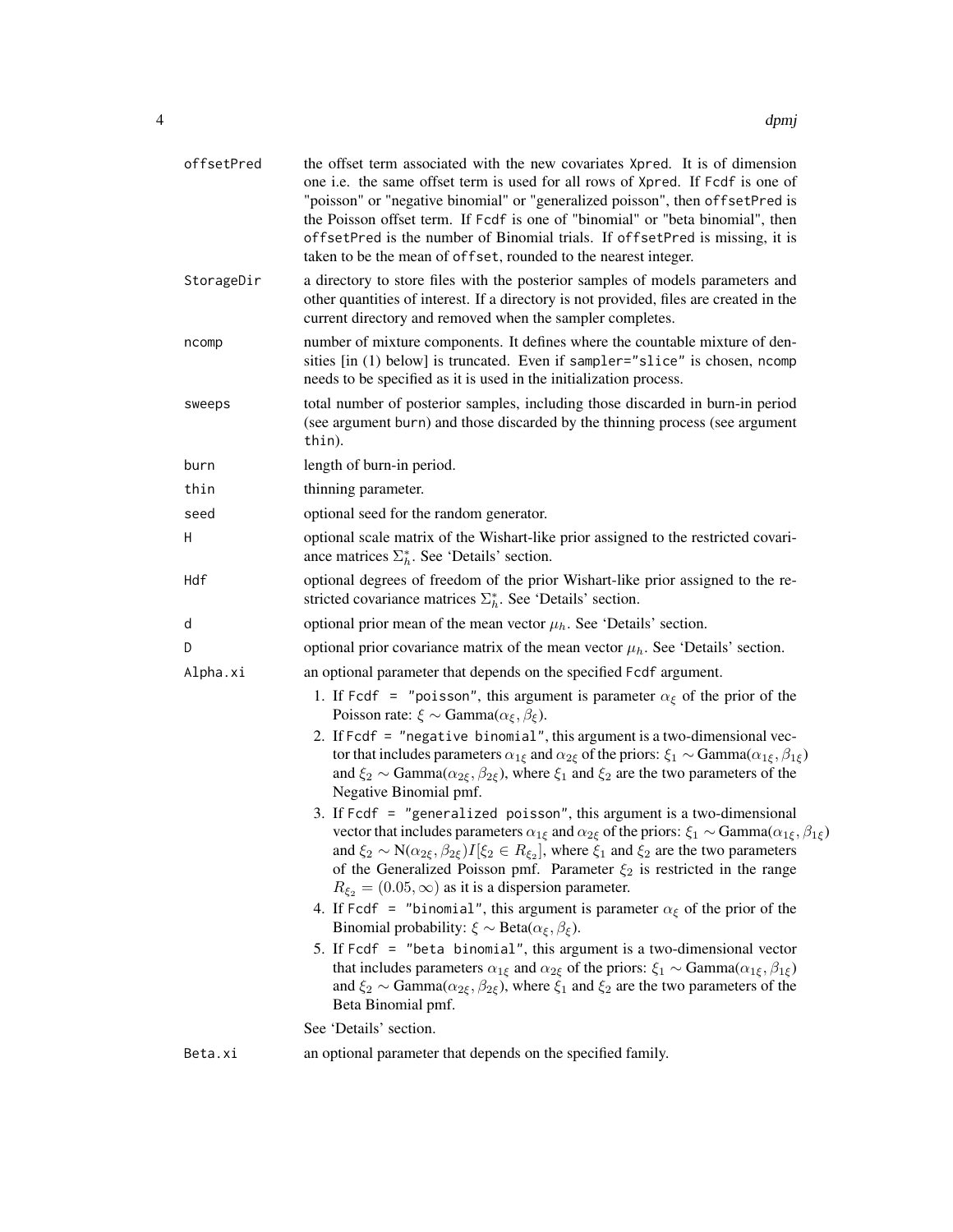- 2. If Fcdf = "negative binomial", this argument is a two-dimensional vector that includes parameters  $\beta_{1\xi}$  and  $\beta_{2\xi}$  of the priors:  $\xi_1 \sim \text{Gamma}(\alpha_{1\xi}, \beta_{1\xi})$ and  $\xi_2 \sim \text{Gamma}(\alpha_{2\xi}, \beta_{2\xi})$ , where  $\xi_1$  and  $\xi_2$  are the two parameters of the Negative Binomial pmf.
- 3. If Fcdf = "generalized poisson", this argument is a two-dimensional vector that includes parameters  $\beta_{1\xi}$  and  $\beta_{2\xi}$  of the priors:  $\xi_1 \sim \text{Gamma}(\alpha_{1\xi}, \beta_{1\xi})$ and  $\xi_2 \sim \text{Normal}(\alpha_{2\xi}, \beta_{2\xi}) I[\xi_2 \in R_{\xi_2}]$ , where  $\xi_1$  and  $\xi_2$  are the two parameters of the Generalized Poisson pmf. Parameter  $\xi_2$  is restricted in the range  $R_{\xi_2} = (0.05, \infty)$  as it is a dispersion parameter. Note that  $\beta_{2\xi}$  is a standard deviation.
- 4. If Fcdf = "binomial", this argument is parameter  $\beta_{\xi}$  of the prior of the Binomial probability:  $\xi \sim \text{Beta}(\alpha_{\xi}, \beta_{\xi}).$
- 5. If Fcdf = "beta binomial", this argument is a two-dimensional vector that includes parameters  $\beta_{1\xi}$  and  $\beta_{2\xi}$  of the priors:  $\xi_1 \sim \text{Gamma}(\alpha_{1\xi}, \beta_{1\xi})$ and  $\xi_2 \sim \text{Gamma}(\alpha_{2\xi}, \beta_{2\xi})$ , where  $\xi_1$  and  $\xi_2$  are the two parameters of the Beta Binomial pmf.

See 'Details' section.

| Alpha.alpha         | optional shape parameter $\alpha_{\alpha}$ of the Gamma prior assigned to the concentration<br>parameter $\alpha$ . See 'Details' section. |
|---------------------|--------------------------------------------------------------------------------------------------------------------------------------------|
| Beta.alpha          | optional rate parameter $\beta_{\alpha}$ of the Gamma prior assigned to concentration pa-<br>rameter $\alpha$ . See 'Details' section.     |
| Trunc.alpha         | optional truncation point $c_{\alpha}$ of the Gamma prior assigned to concentration pa-<br>rameter $\alpha$ . See 'Details' section.       |
| $\cdot \cdot \cdot$ | Other options that will be ignored.                                                                                                        |

### Details

Function dpmj returns samples from the posterior distributions of the parameters of the model:

$$
f(y_i, x_i) = \sum_{h=1}^{\infty} \pi_h f(y_i, x_i | \theta_h), \qquad (1)
$$

where  $y_i$  is a univariate discrete response,  $x_i$  is a p-dimensional vector of mixed type covariates, and  $\pi_h, h \geq 1$ , are obtained according to Sethuraman's (1994) stick-breaking construction:  $\pi_1 = v_1$ , and for  $l \geq 2, \pi_l = v_l \prod_{j=1}^{l-1} (1 - v_j)$ , where  $v_k$  are iid samples  $v_k \sim$ Beta  $(1, \alpha)$ ,  $k \geq 1$ .

Let  $Z$  denote a discrete variable (response or covariate). It is represented as discretized version of a continuous latent variable  $Z^*$ . Observed discrete Z and continuous latent variable  $Z^*$  are connected by:

$$
z = q \iff c_{q-1} < z^* < c_q, q = 0, 1, 2, \dots,
$$

where the cut-points are obtained as:  $c_{-1} = -\infty$ , while for  $q \ge 0$ ,  $c_q = c_q(\lambda) = \Phi^{-1}{F(q; \lambda)}$ . Here  $\Phi(.)$  is the cumulative distribution function (cdf) of a standard normal variable and  $F()$  denotes an appropriate cdf. Further, latent variables are assumed to independently follow a  $N(0, 1)$  distribution, where the mean and variance are restricted to be zero and one as they are non-identifiable by the data. Choices for  $F()$  are described next.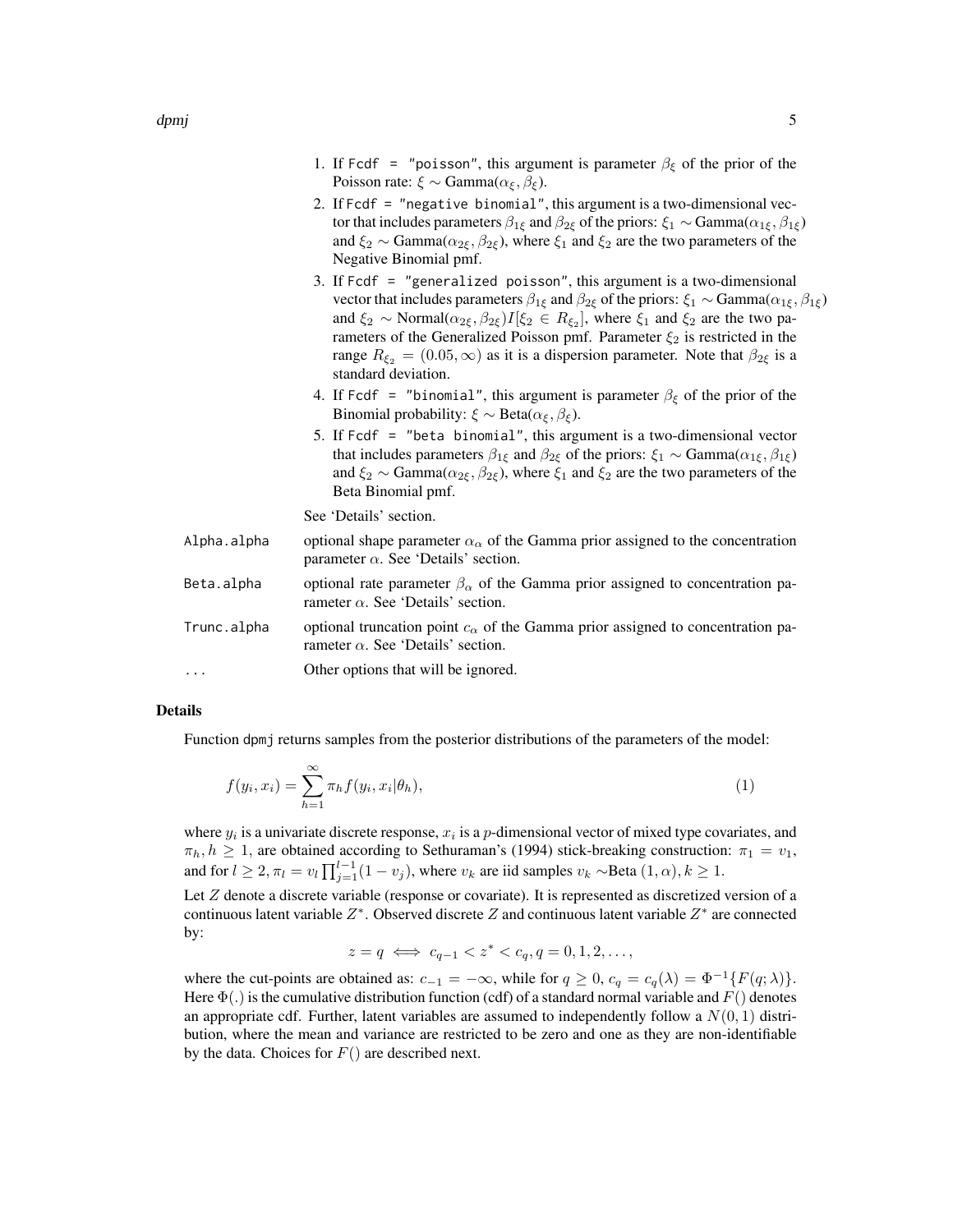For counts, three options are supported. First,  $F(\cdot; \lambda_i)$  can be specified as the cdf of a Poisson( $H_i \xi_h$ ) variable. Here  $\lambda_i = (\xi_h, H_i)^T, \xi_h$  denotes the Poisson rate associated with cluster h, and  $H_i$  the offset term associated with sampling unit i. Second,  $F(.; \lambda_i)$  can be specified as the negative binomial cdf, where  $\lambda_i = (\xi_{1h}, \xi_{2h}, H_i)^T$ . This option allows for overdispersion within each cluster relative to the Poisson distribution. Third,  $F(.; \lambda_i)$  can be specified as the Generalized Poisson cdf, where, again,  $\lambda_i = (\xi_{1h}, \xi_{2h}, H_i)^T$ . This option allows for both over- and under-dispersion within each cluster.

For Binomial data, two options are supported. First,  $F(.; \lambda_i)$  may be taken to be the cdf of a Binomial $(H_i, \xi_h)$  variable, where  $\xi_h$  denotes the success probability of cluster h and  $H_i$  the number of trials associated with sampling unit i. Second,  $F(.; \lambda_i)$  may be specified to be the beta-binomial cdf, where  $\lambda = (\xi_{1h}, \xi_{2h}, H_i)^T$ .

The special case of Binomial data is treated as

$$
Z = 0 \iff z^* < 0, z^* \sim N(\mu_z^*, 1).
$$

Details on all kernels are provided in the two tables below. The first table provides the probability mass functions and the mean in the presence of an offset term (which may be taken to be one). The column 'Sample' indicates for which parameters the routine provides posterior samples. The second table provides information on the assumed priors along with the default values of the parameters of the prior distributions and it also indicates the function arguments that allow the user to alter these.

| Kernel                     | <b>PMF</b>                                                                                                                     | Offset | Mean                                 | Sample         |
|----------------------------|--------------------------------------------------------------------------------------------------------------------------------|--------|--------------------------------------|----------------|
| Poisson                    | $\exp(-H\xi)(H\xi)^y/y!$                                                                                                       | Н      | Нξ                                   |                |
| Negative Binomial          | $\frac{\Gamma(y+\xi_1)}{\Gamma(\xi_1)\Gamma(y+1)} \left(\frac{\xi_2}{H+\xi_2}\right)^{\xi_1} \left(\frac{H}{H+\xi_2}\right)^y$ | Н      | $H\xi_1/\xi_2$                       | $\xi_1, \xi_2$ |
| <b>Generalized Poisson</b> | $\xi_1 \{\xi_1 + (\xi_2 - 1)y\}^{y-1} \xi_2^{-y} \times$                                                                       | Н      | $H\xi_1$                             | $\xi_1, \xi_2$ |
|                            | $\exp\{-[\xi_1+(\xi_2-1)y]/\xi_2\}/y!$                                                                                         |        |                                      |                |
| <b>Binomial</b>            | $\binom{N}{y} \xi^y (1-\xi)^{N-y}$                                                                                             | N      | $N\epsilon$                          |                |
| Beta Binomial              | $\left(\begin{matrix}N\\y\end{matrix}\right)\frac{Beta(y+\xi_1,N-y+\xi_2)}{Beta(\xi_1,\xi_2)}$                                 | N      | $N\xi_1/(\xi_1+\xi_2)$ $\xi_1,\xi_2$ |                |

| Kernel              | <b>Priors</b>                                                      | Default Values                              |
|---------------------|--------------------------------------------------------------------|---------------------------------------------|
| Poisson             | $\xi \sim \text{Gamma}(\alpha_{\xi}, \beta_{\xi})$                 | Alpha.xi = 1.0, Beta.xi = $0.1$             |
| Negative Binomial   | $\xi_i \sim \text{Gamma}(\alpha_{\xi_i}, \beta_{\xi_i}), i = 1, 2$ | Alpha.xi = c(1.0,1.0), Beta.xi = c(0.1,0.1) |
| Generalized Poisson | $\xi_1 \sim \text{Gamma}(\alpha_{\xi_1}, \beta_{\xi_1})$           |                                             |
|                     | $\xi_2 \sim N(\alpha_{\xi_2}, \beta_{\xi_2}) I[\xi_2 > 0.05]$      | Alpha.xi = c(1.0,1.0), Beta.xi = c(0.1,1.0) |
|                     | where $\beta_{\xi_2}$ denotes st.dev.                              |                                             |
| <b>Binomial</b>     | $\xi \sim \text{Beta}(\alpha_{\xi}, \beta_{\xi})$                  | Alpha.xi = 1.0, Beta.xi = $1.0$             |
| Beta Binomial       | $\xi_i \sim \text{Gamma}(\alpha_{\xi_i}, \beta_{\xi_i}), i = 1, 2$ | Alpha.xi = c(1.0,1.0), Beta.xi = c(0.1,0.1) |

Let  $z_i = (y_i, x_i^T)^T$  denote the joint vector of observed continuous and discrete variables and  $z_i^*$ the corresponding vector of continuous observed and latent variables. With  $\theta_h$  denoting model parameters associated with the *h*th cluster, the joint density  $f(z_i|\theta_h)$  takes the form

$$
f(z_i|\theta_h) = \int_{R(y)} \int_{R(x_d)} N_q(z_i^*; \mu_h^*, \Sigma_h^*) dx_d^* dy^*,
$$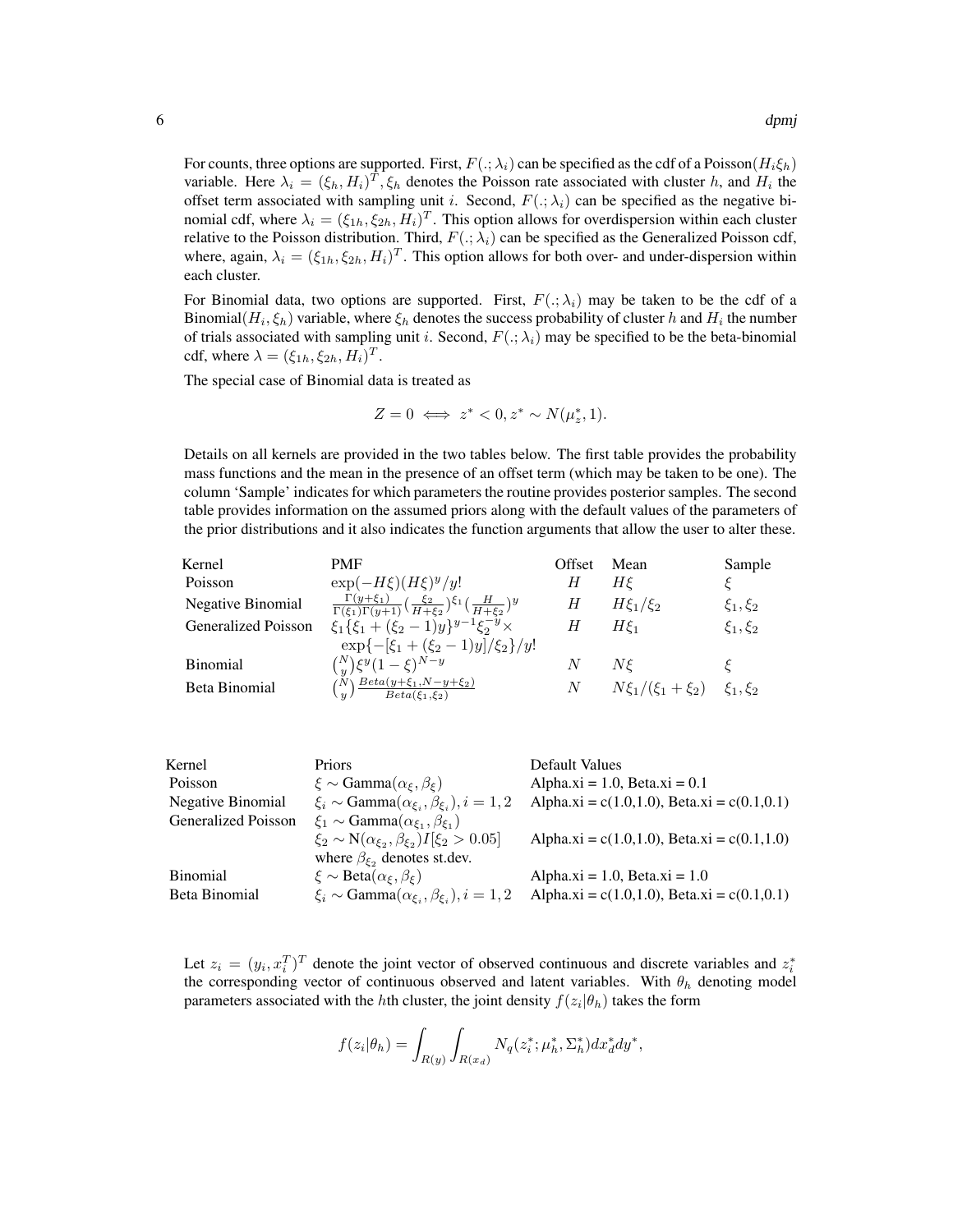where

$$
\mu_h^* = \left( \begin{array}{c} 0 \\ \mu_h \end{array} \right), \quad \Sigma_h^* = \left[ \begin{array}{cc} C_h & \nu_h^T \\ \nu_h & \Sigma_h \end{array} \right] ,
$$

where  $C_h$  is the covariance matrix of the latent continuous variables and it has diagonal elements equal to one i.e. it is a correlation matrix.

In addition to the priors defined in the table above, we specify the following:

- 1. The restricted covariance matrix  $\Sigma_h^*$  is assigned a prior distribution that is based on the Wishart distribution with degrees of freedom set by default to dimension of matrix plus two and diagonal scale matrix, with the sub-matrix that corresponds to discrete variables taken to be the identity matrix and with sub-matrix that corresponds to continuous variables having entries equal to 1/8 of the square of the observed data range. Default values can be changed using arguments H and Hdf.
- 2. The prior on  $\mu_h$ , the non-zero part of  $\mu_h^*$ , is taken to be multivariate normal  $\mu_h \sim N(d, D)$ . The mean  $d$  is taken to be equal to the center of the dataset. The covariance matrix  $D$  is taken to be diagonal. Its elements that correspond to continuous variables are set equal to 1/8 of the square of the observed data range while the elements that correspond to binary variables are set equal to 5. Arguments Mu.mu and Sigma.mu allow the user to change the default values.
- 3. The concentration parameter  $\alpha$  is assigned a Gamma $(\alpha_{\alpha}, \beta_{\alpha})$  prior over the range  $(c_{\alpha}, \infty)$ , that is,  $f(\alpha) \propto \alpha^{\alpha_{\alpha}-1} \exp\{-\alpha \beta_{\alpha}\} I[\alpha > c_{\alpha}]$ , where I[.] is the indicator function. The default values are  $\alpha_{\alpha} = 2.0$ ,  $\beta_{\alpha} = 5.0$ , and  $c_{\alpha} = 0.25$ . Users can alter the default using using arguments Alpha.alpha, Beta.alpha and Turnc.alpha.

#### Value

Function dpmj returns the following:

| call      | the matched call.                                                                                                                                                                                                                              |
|-----------|------------------------------------------------------------------------------------------------------------------------------------------------------------------------------------------------------------------------------------------------|
| seed      | the seed that was used (in case replication of the results is needed).                                                                                                                                                                         |
| meanReg   | if Xpred is specified, the function returns the posterior mean of the conditional<br>expectation of the response $y$ given each new covariate $x$ .                                                                                            |
| medianReg | if Xpred is specified, the function returns the posterior mean of the conditional<br>50% quantile of the response $y$ given each new covariate $x$ .                                                                                           |
| q1Reg     | if Xpred is specified, the function returns the posterior mean of the conditional<br>25% quantile of the response y given each new covariate x.                                                                                                |
| q3Reg     | if Xpred is specified, the function returns the posterior mean of the conditional<br>75% quantile of the response $y$ given each new covariate $x$ .                                                                                           |
| modeReg   | if Xpred is specified, the function returns the posterior mean of the conditional<br>mode of the response $y$ given each new covariate $x$ .                                                                                                   |
| denReg    | if Xpred is specified, the function returns the posterior mean conditional density<br>of the response $y$ given each new covariate $x$ . Results are presented in a matrix<br>the rows of which correspond to the different $xs$ .             |
| denVar    | if Xpred is specified, the function returns the posterior variance of the condi-<br>tional density of the response $y$ given each new covariate $x$ . Results are pre-<br>sented in a matrix the rows of which correspond to the different xs. |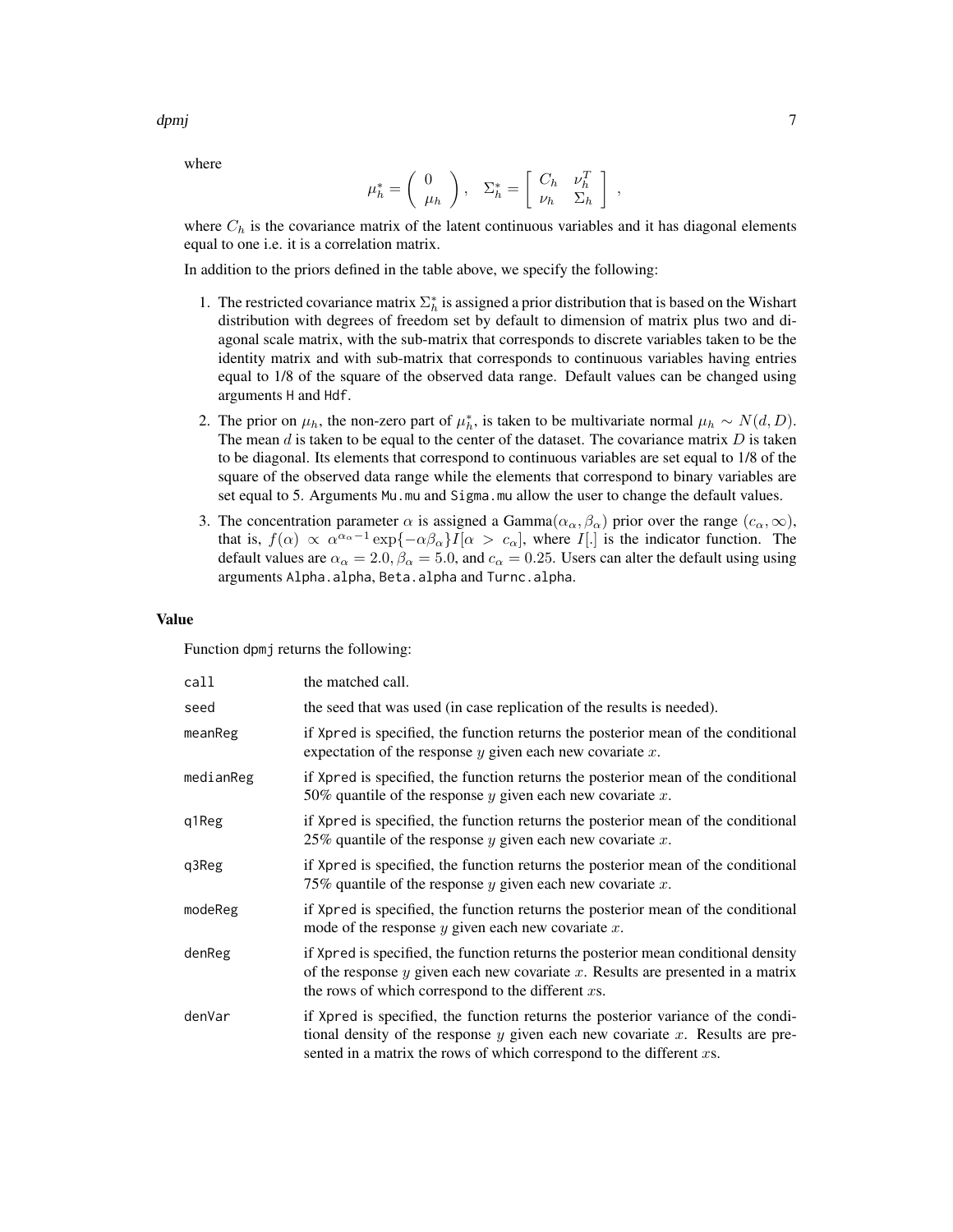Further, function dpmj creates files where the posterior samples are written. These files are (with all file names preceded by 'BNSP.'):

- alpha.txt this file contains samples from the posterior of the concentration parameters  $\alpha$ . The file is arranged in (sweeps-burn)/thin lines and one column, each line including one posterior sample.
- compAlloc.txt this file contains the allocations to clusters obtained during posterior sampling. It consists of (sweeps-burn)/thin lines, that represent the posterior samples, and  $n$  columns, that represent the sampling units. Clusters are represented by integers ranging from 0 to ncomp-1.
- MeanReg.txt this file contains the conditional means of the response y given covariates x obtained during posterior sampling. The rows represent the (sweeps-burn)/thin posterior samples. The columns represent the various covariate values  $x$  for which the means are obtained.
- MedianReg.txt this file contains the 50% conditional quantile of the response  $y$  given covariates  $x$  obtained during posterior sampling. The rows represent the (sweeps-burn)/thin posterior samples. The columns represent the various covariate values  $x$  for which the medians are obtained.
- muh. txt this file contains samples from the posteriors of the  $p$ -dimensional mean vectors  $\mu_h$ ,  $h = 1, 2, \ldots$ , ncomp. The file is arranged in ((sweeps-burn)/thin)\*ncomp lines and p columns. In more detail, sweeps create ncomp lines representing samples  $\mu_h^{(sw)}$  $h_h^{(sw)}$ ,  $h = 1, \ldots$ , ncomp, where superscript sw represents a particular sweep. The elements of  $\mu_h^{(sw)}$  $h^{(sw)}$  are written in the columns of the file.
- nmembers.txt this file contains (sweeps-burn)/thin lines and ncomp columns, where the lines represent posterior samples while the columns represent the components or clusters. The entries represent the number of sampling units allocated to each component.
- Q05Reg.txt this file contains the 5% conditional quantile of the response y given covariates x obtained during posterior sampling. The rows represent the (sweeps-burn)/thin posterior samples. The columns represent the various covariate values  $x$  for which the quantiles are obtained.
- Q10Reg.txt as above, for the 10% conditional quantile.
- 015Reg.txt as above, for the  $15\%$  conditional quantile.
- Q20Reg.txt as above, for the 20% conditional quantile.
- Q25Reg.txt as above, for the 25% conditional quantile.
- Q75Reg.txt as above, for the 75% conditional quantile.
- Q80Reg.txt as above, for the 80% conditional quantile.
- Q85Reg.txt as above, for the 85% conditional quantile.
- Q90Reg.txt as above, for the 90% conditional quantile.
- Q95Reg.txt as above, for the 95% conditional quantile.

Sigmah.txt this file contains samples from the posteriors of the  $q \times q$  restricted covariance matrices  $\Sigma_h^*,h=1,2,\ldots,$ ncomp. The file is arranged in ((sweeps-burn)/thin)\*ncomp lines and  $q^2$  columns. In more detail, sweeps create ncomp lines representing samples  $\Sigma_h^{(sw)}$  $h_h^{(sw)}$ ,  $h = 1, \ldots$ , ncomp, where superscript sw represents a particular sweep. The elements of  $\Sigma_h^{(sw)}$  $h_h^{(sw)}$  are written in the columns of the file.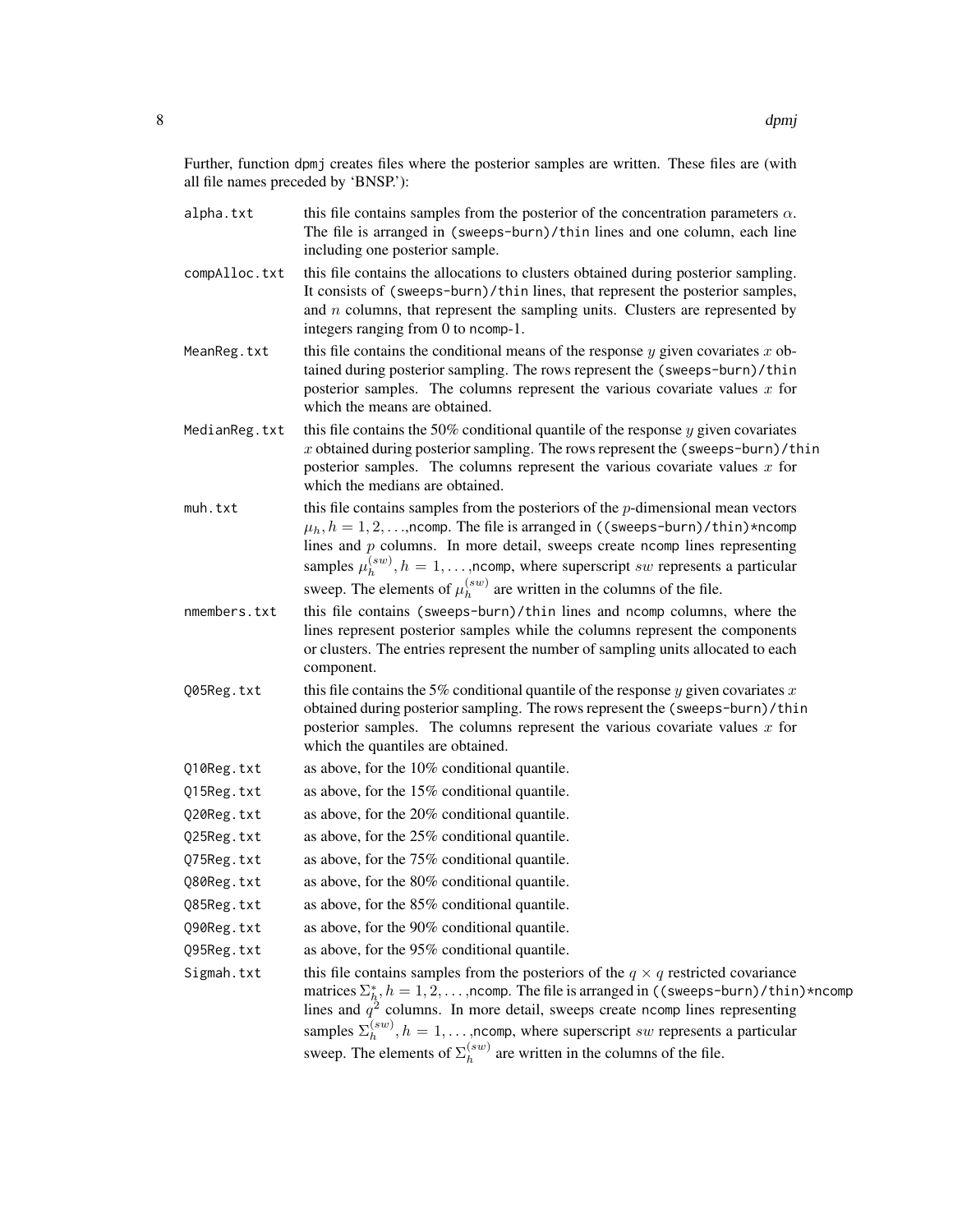#### d*pmj* 90 december 1999 december 1999 december 1999 december 1999 december 1999 december 1999 december 1999 december 1999 december 1999 december 1999 december 1999 december 1999 december 1999 december 1999 december 1999 de

| xih.txt     | this file contains samples from the posteriors of parameters $\xi_h$ , $h = 1, 2, \dots$ , ncomp. |
|-------------|---------------------------------------------------------------------------------------------------|
|             | The file is arranged in $((\text{sweeps-burn})/\text{thin})$ *ncomp lines and one or two          |
|             | columns, depending on the number of parameters in the selected Fcdf. Sweeps                       |
|             | write in the file ncomp lines representing samples $\xi_k^{(sw)}$ , $h = 1, \dots$ , ncomp,       |
|             | where superscript sw represents a particular sweep.                                               |
| Updated.txt | this file contains (sweeps-burn)/thin lines with the number of components                         |
|             | updated at each iteration of the sampler (relevant for slice sampling).                           |

# Author(s)

Georgios Papageorgiou <gpapageo@gmail.com>

#### **References**

Consul, P. C. & Famoye, G. C. (1992). Generalized Poisson regression model. Communications in Statistics - Theory and Methods, 1992, 89-109.

Papageorgiou, G. (2018). Bayesian density regression for discrete outcomes. arXiv:1603.09706v3 [stat.ME].

Papaspiliopoulos, O. (2008). A note on posterior sampling from Dirichlet mixture models. Technical report, University of Warwick.

Sethuraman, J. (1994). A constructive definition of Dirichlet priors. Statistica Sinica, 4, 639-650.

Walker, S. G. (2007). Sampling the Dirichlet mixture model with slices. Communications in Statistics Simulation and Computation, 36(1), 45-54.

# Examples

```
#Bayesian nonparametric joint model with binomial response Y and one predictor X
data(simD)
pred<-seq(with(simD,min(X))+0.1,with(simD,max(X))-0.1,length.out=30)
npred<-length(pred)
# fit1 and fit2 define the same model but with different numbers of
# components and posterior samples
fit1 <- dpmj(cbind(Y,(E-Y))~X, Fcdf="binomial", data=simD, ncomp=10, sweeps=20,
             burn=10, sampler="truncated", Xpred=pred, offsetPred=30)
fit2 <- dpmj(cbind(Y,(E-Y))~X, Fcdf="binomial", data=simD, ncomp=50, sweeps=5000,
               burn=1000, sampler="truncated", Xpred=pred, offsetPred=30)
plot(with(simD,X),with(simD,Y)/with(simD,E))
lines(pred,fit2$medianReg/30,col=3,lwd=2)
# with discrete covariate
simD<-data.frame(simD,Xd=sample(c(0,1),300,replace=TRUE))
pred<-c(0,1)
fit3 <- dpmj(cbind(Y,(E-Y))~Xd, Fcdf="binomial", data=simD, ncomp=10, sweeps=20,
             burn=10, sampler="truncated", Xpred=pred, offsetPred=30)
```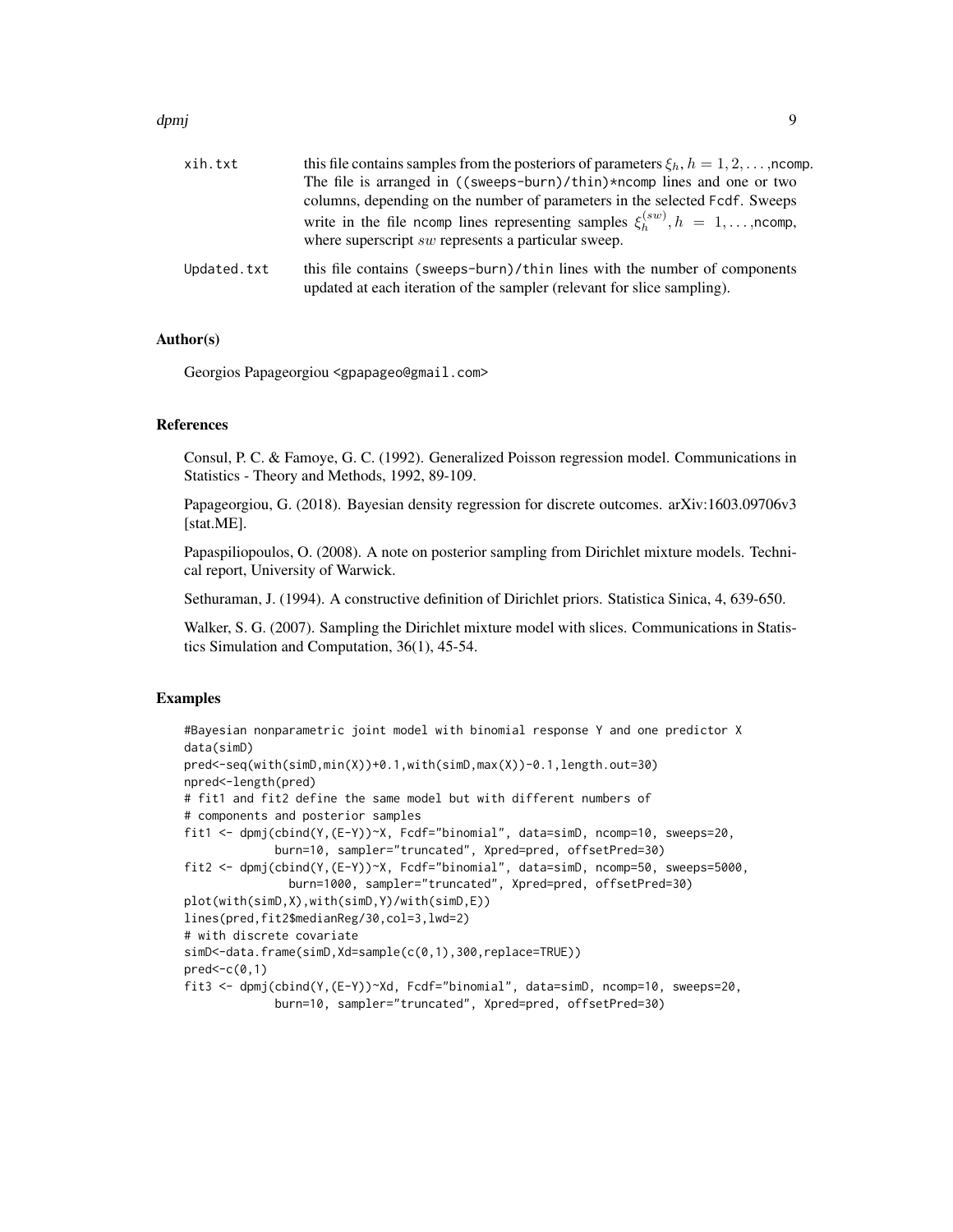<span id="page-9-1"></span><span id="page-9-0"></span>mvrm *Bayesian models for normally distributed responses and semiparametric mean and variance regression models*

# Description

MCMC for normally distributed responses with additive model for the mean and variance functions achieved via spike-slab prior for variable selection. See 'Details' section for a full description of the model.

# Usage

```
mvrm(formula,data,sweeps,burn=0,thin=1,seed,StorageDir,
c.betaPrior="IG(0.5,0.5*n)",c.alphaPrior="IG(1.1,1.1)",
pi.muPrior="Beta(1,1)",pi.sigmaPrior="Beta(1,1)",sigmaPrior="HN(2)",...)
```

| formula       | a formula defining the response and the covariates in the mean and variance<br>models e.g. $y \sim x$   z or for smooth effects $y \sim sm(x)$   sm(z). The<br>package uses the extended formula notation, where on the right of $\sim$ we define<br>two models: on the right of   is the mean model and on the left is the variance<br>model. |
|---------------|------------------------------------------------------------------------------------------------------------------------------------------------------------------------------------------------------------------------------------------------------------------------------------------------------------------------------------------------|
| data          | data frame.                                                                                                                                                                                                                                                                                                                                    |
| sweeps        | total number of posterior samples, including those discarded in burn-in period<br>(see argument burn) and those discarded by the thinning process (see argument<br>thin).                                                                                                                                                                      |
| burn          | length of burn-in period.                                                                                                                                                                                                                                                                                                                      |
| thin          | thinning parameter.                                                                                                                                                                                                                                                                                                                            |
| seed          | optional seed for the random generator.                                                                                                                                                                                                                                                                                                        |
| StorageDir    | a required directory to store files with the posterior samples of models parame-<br>ters.                                                                                                                                                                                                                                                      |
| c.betaPrior   | The parameters of the inverse Gamma prior of $c_{\beta}$ . The default is "IG(0.5,0.5*n)",<br>that is, an inverse Gamma with parameters $1/2$ and $n/2$ , where <i>n</i> is the sample<br>size.                                                                                                                                                |
| c.alphaPrior  | The parameters of the inverse Gamma prior of $c_{\alpha}$ . The default is "IG(1.1,1.1)".                                                                                                                                                                                                                                                      |
| pi.muPrior    | The parameters of the Beta prior of $\pi_{\mu}$ . The default is "Beta(1,1)".                                                                                                                                                                                                                                                                  |
| pi.sigmaPrior | The parameters of the Beta prior of $\pi_{\sigma}$ . The default is "Beta(1,1)".                                                                                                                                                                                                                                                               |
| sigmaPrior    | The prior of $\sigma^2$ . The default is "HN(2)", a half-normal with variance equal to<br>two, that is $ \sigma  \sim N(0, 2)$ . Inverse Gamma prior is also available.                                                                                                                                                                        |
| $\cdots$      | Other options that will be ignored.                                                                                                                                                                                                                                                                                                            |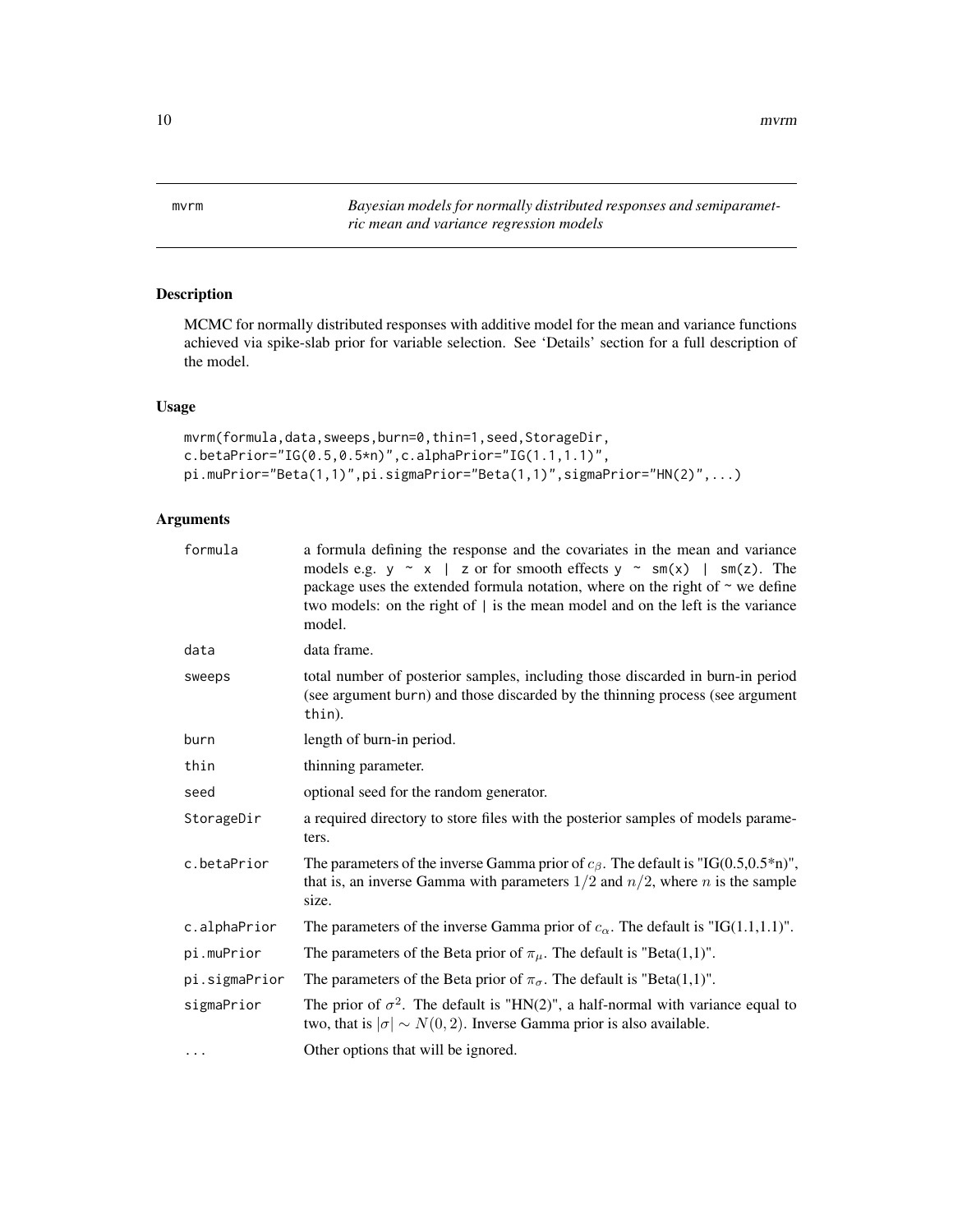#### mvrm 11

#### Details

Function mvrm returns samples from the posterior distributions of the parameters of a regression model with normally distributed responses and mean and variance functions modeled in terms of covariates. For instance, in the presence of two covariates in the mean model  $(u_1, u_2)$  and two in the variance model  $(w_1, w_2)$ , we may choose to fit

$$
\mu_u = \beta_0 + \beta_1 u_1 + f_\mu(u_2),
$$
  

$$
\log(\sigma_W^2) = \alpha_0 + \alpha_1 w_1 + f_\sigma(w_2),
$$

parametrically modelling the effects of  $u_1$  and  $w_1$  and non-parametrically the effects of  $u_2$  and  $w_2$ . Smooth functions, such as  $f_{\mu}$  and  $f_{\sigma}$ , are represented by basis function expansion. For instance

$$
f_{\mu}(u_2) = \sum_j \beta_j \phi_j(u_2),
$$

where  $\phi$  are the basis functions and  $\beta$  are the associated coefficients.

The variance model can equivalently be expressed as

$$
\sigma_W^2 = \exp(\alpha_0) \exp(\alpha_1 w_1 + f_\sigma(w_2)) = \sigma^2 \exp(\alpha_1 w_1 + f_\sigma(w_2)),
$$

where  $\sigma^2 = \exp(\alpha_0)$ . This is the parameterization that we adopt in this implementation.

Positive prior probability that the regression coefficients in the mean model are exactly zero is achieved by defining binary variables  $\gamma$  that take value  $\gamma = 1$  if the associated coefficient  $\beta \neq 0$ and  $\gamma = 0$  if  $\beta = 0$ . Indicators  $\delta$  that take value  $\delta = 1$  if the associated coefficient  $\alpha \neq 0$  and  $\delta = 0$ if  $\alpha = 0$  for the variance function are defined analogously. We note that all coefficients in the mean and variance functions are subject to selection except the intercepts,  $\beta_0$  and  $\alpha_0$ .

#### *Prior specification:*

For the vector of non-zero regression coefficients  $\beta_{\gamma}$  we specify a g-prior

$$
\beta_{\gamma}|c_{\beta}, \sigma^2, \gamma, \alpha, \delta \sim N(0, c_{\beta}\sigma^2(\tilde{X}_{\gamma}^{\top}\tilde{X}_{\gamma})^{-1}).
$$

where  $\tilde{X}$  is a scaled version of design matrix X of the mean model.

For the vector of non-zero regression coefficients  $\alpha_{\delta}$  we specify a normal prior

$$
\alpha_{\delta}|c_{\alpha}, \delta \sim N(0, c_{\alpha}I).
$$

Independent priors are specified for the indicators variables  $\gamma$  and  $\delta$  as  $P(\gamma = 1 | \pi_\mu) = \pi_\mu$  and  $P(\delta = 1 | \pi_{\sigma}) = \pi_{\sigma}$ . Further, Beta priors are specified for  $\pi_{\mu}$  and  $\pi_{\sigma}$ 

$$
\pi_{\mu} \sim Beta(c_{\mu}, d_{\mu}), \pi_{\sigma} \sim Beta(c_{\sigma}, d_{\sigma}).
$$

We note that blocks of regression coefficients associated with distinct covariate effects have their own probability of selection ( $\pi_{\mu}$  or  $\pi_{\sigma}$ ) and this probability has its own prior distribution. Further, we specify inverse Gamma priors for  $c_{\beta}$  and  $c_{\alpha}$ 

$$
c_{\beta} \sim IG(a_{\beta}, b_{\beta}), c_{\alpha} \sim IG(a_{\alpha}, b_{\alpha})
$$

Lastly, for  $\sigma^2$  we consider inverse Gamma and half-normal priors

$$
\sigma^2 \sim IG(a_{\sigma}, b_{\sigma}), |\sigma| \sim N(0, \phi_{\sigma}^2).
$$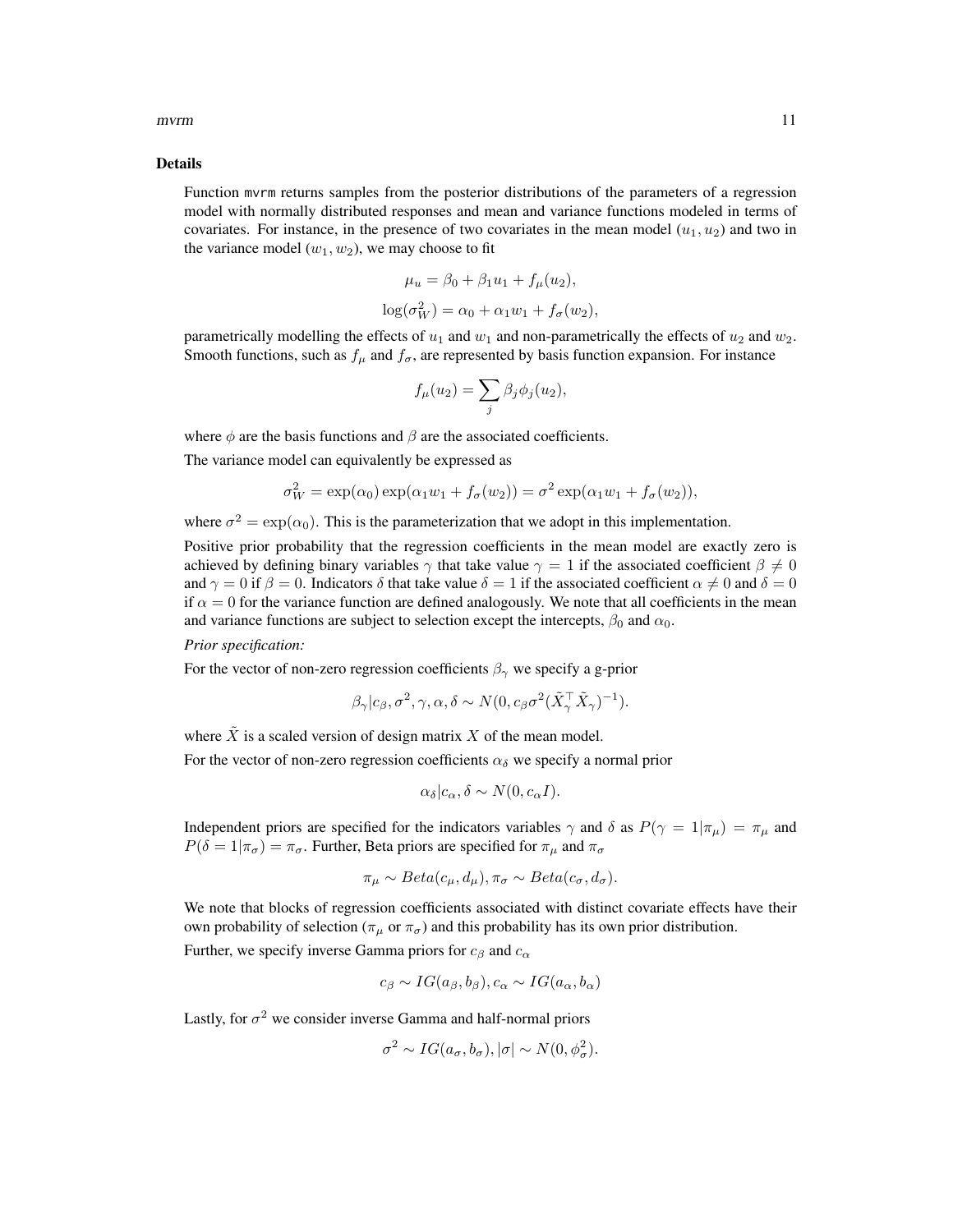12 mvrm

# Value

Function mvrm returns the following:

| call     | the matched call.                                                                             |
|----------|-----------------------------------------------------------------------------------------------|
| formula  | model formula.                                                                                |
| seed     | the seed that was used (in case replication of the results is needed).                        |
| data     | the dataset                                                                                   |
| X.       | the mean model design matrix.                                                                 |
| Z.       | the variance model design matrix.                                                             |
| LG       | the length of the vector of indicators $\gamma$ .                                             |
| LD       | the length of the vector of indicators $\delta$ .                                             |
| mcpar    | the MCMC parameters: length of burn in period, total number of samples, thin-<br>ning period. |
| nSamples | total number of posterior samples                                                             |
| DIR      | the storage directory                                                                         |

Further, function mvrm creates files where the posterior samples are written. These files are (with all file names preceded by 'BNSP.'):

| alpha.txt  | contains samples from the posterior of vector $\alpha$ . Rows represent posterior sam-<br>ples and columns represent the regression coefficient, and they are in the same<br>order as the columns of design matrix Z.                  |
|------------|----------------------------------------------------------------------------------------------------------------------------------------------------------------------------------------------------------------------------------------|
| beta.txt   | contains samples from the posterior of vector $\beta$ . Rows represent posterior sam-<br>ples and columns represent the regression coefficients, and they are in the same<br>order as the columns of design matrix X.                  |
| gamma.txt  | contains samples from the posterior of the vector of the indicators $\gamma$ . Rows<br>represent posterior samples and columns represent the indicator variables, and<br>they are in the same order as the columns of design matrix X. |
| delta.txt  | contains samples from the posterior of the vector of the indicators $\delta$ . Rows<br>represent posterior samples and columns represent the indicator variables, and<br>they are in the same order as the columns of design matrix Z. |
| sigma2.txt | contains samples from the posterior of the error variance $\sigma^2$ .                                                                                                                                                                 |
| cbeta.txt  | contains samples from the posterior of $c_{\beta}$ .                                                                                                                                                                                   |
| calpha.txt | contains samples from the posterior of $c_{\alpha}$ .                                                                                                                                                                                  |
|            |                                                                                                                                                                                                                                        |

# Author(s)

Georgios Papageorgiou <gpapageo@gmail.com>

# References

Chan, D., Kohn, R., Nott, D., & Kirby, C. (2006). Locally adaptive semiparametric estimation of the mean and variance functions in regression models. Journal of Computational and Graphical Statistics, 15(4), 915-936.

Papageorgiou, G. (2018). BNSP: an R Package for fitting Bayesian regression models with semiparametric mean and variance functions. arXiv:1804.10939 [stat.OT]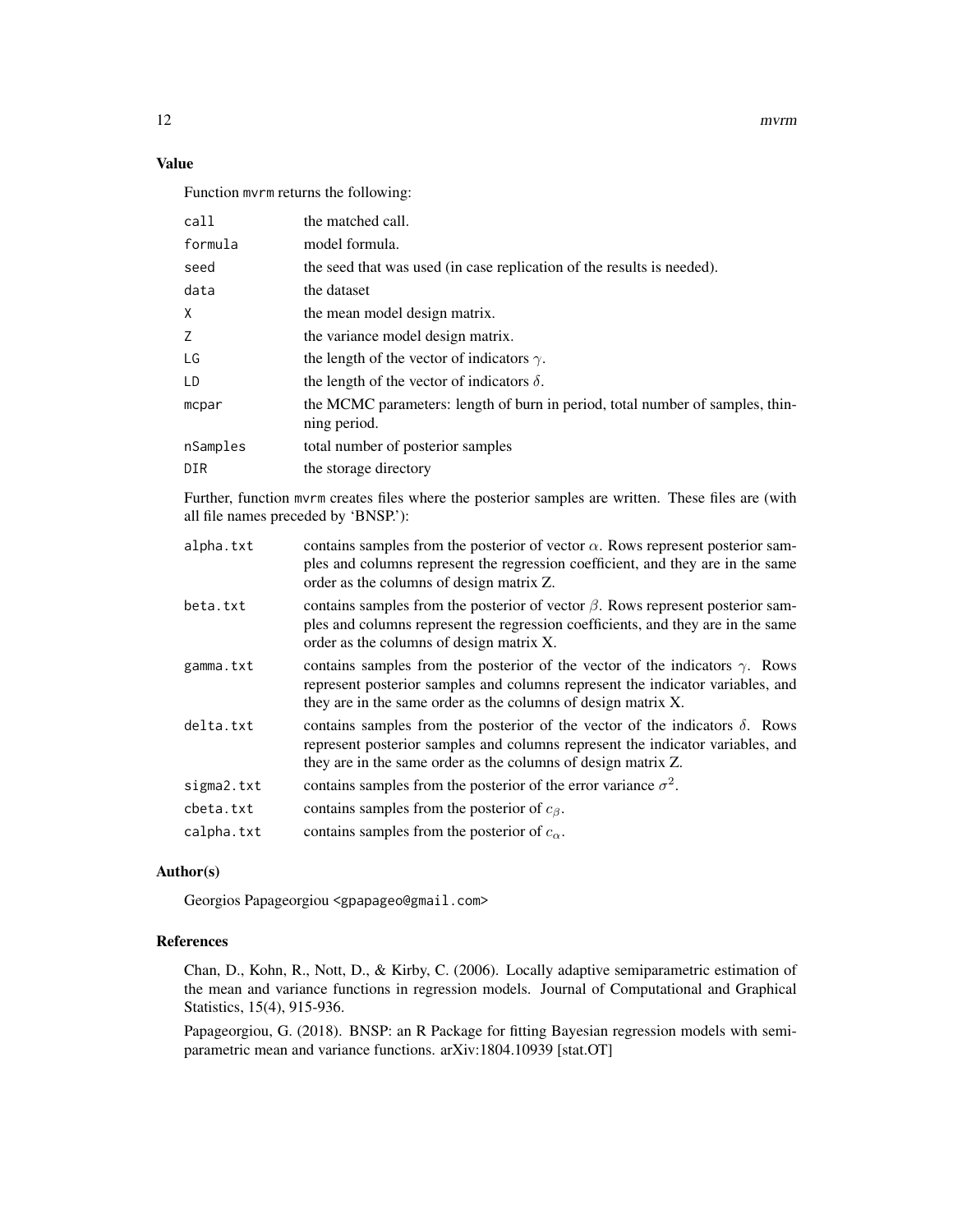#### <span id="page-12-0"></span>mvrm2mcmc 13

#### Examples

```
# Fit a mean/variance regression model on the cps71 dataset from package np
require(np)
require(ggplot2)
data(cps71)
model <- logwage ~ sm(age,k=30,bs="rd") | sm(age,k=30,bs="rd")
DIR<-getwd()
m1<-mvrm(formula=model,data=cps71,sweeps=10,burn=5,thin=1,seed=1,StorageDir=DIR)
m2 <- mvrm(formula=model,data=cps71,sweeps=10000,burn=5000,thin=2, seed=1,StorageDir=DIR)
#Print information and summarize the model
print(m2)
summary(m2)
#Summarize and plot one parameter of interest
alpha<-mvrm2mcmc(m2,"alpha")
summary(alpha)
plot(alpha)
#Obtain a plot of a term in the mean model
wagePlotOptions<-list(geom_point(data=cps71,aes(x=age,y=logwage)))
plot(x=m2,model="mean",term="sm(age)",plotOptions=wagePlotOptions)
#Obtain predictions for new values of the predictor "age"
predict(m2,data.frame(age=c(21,65)),interval="credible")
```

| mvrm2mcmc | Convert posterior samples from function myrm into an object of class |
|-----------|----------------------------------------------------------------------|
|           | mcmc'                                                                |

#### Description

Reads in files where the posterior samples were written and creates an object of class 'mcmc' so that functions like summary and plot from package coda can be used

# Usage

```
mvrm2mcmc(mvrmObj,labels)
```
#### Arguments

| mvrmObi | An object of class 'mvrm' as created by a call to function myrm.                                                                                              |
|---------|---------------------------------------------------------------------------------------------------------------------------------------------------------------|
| labels  | The labels of the files to be read in. These can be one or more of: "alpha",<br>"beta", "gamma", "delta", "sigma2", "cbeta", "calpha", and they correspond to |
|         | the parameters of the model that a call to functions myrm fits.                                                                                               |

# Value

An object of class 'mcmc' that holds the samples from the posterior of the selected parameter.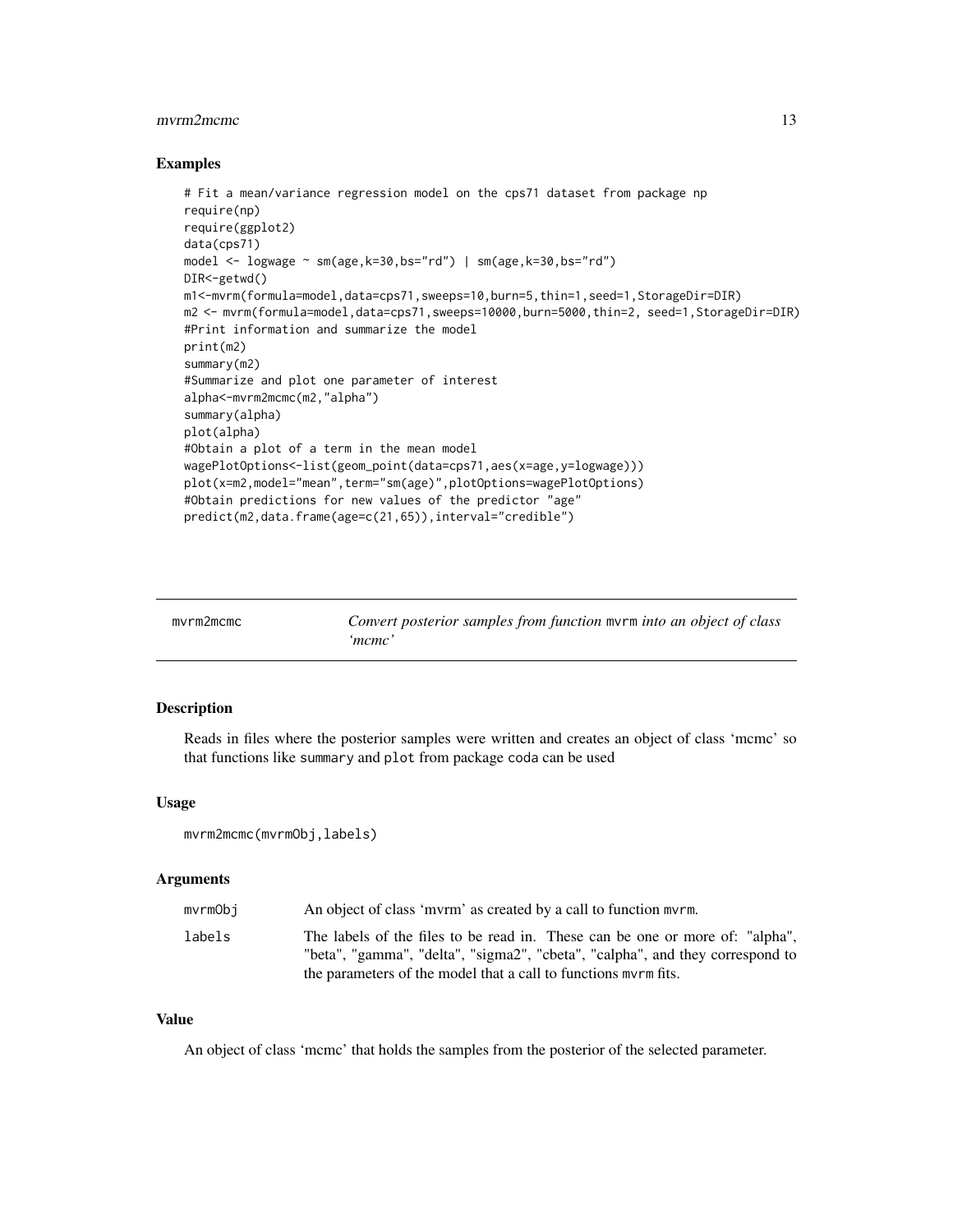# Author(s)

Georgios Papageorgiou <gpapageo@gmail.com>

#### See Also

[mvrm](#page-9-1)

# Examples

#see \code{mvrm} example

plot.mvrm *Creates plots of terms in the mean and/or variance models*

# Description

This function plots estimated terms that appear in the mean and variance models.

# Usage

```
## S3 method for class 'mvrm'
plot(x,model="mean",term,intercept=TRUE,grid=30,centre=mean,
quantiles=c(0.1, 0.9), static=TRUE, centreEffects=FALSE, plotOptions=list(), ...)
```

| $\mathsf{x}$  | an object of class 'mvrm' as generated by function mvrm.                                                                                                                                                                                                                                                                                             |
|---------------|------------------------------------------------------------------------------------------------------------------------------------------------------------------------------------------------------------------------------------------------------------------------------------------------------------------------------------------------------|
| model         | one of "mean", "stdev", or "both", specifying which model to be visualized.                                                                                                                                                                                                                                                                          |
| term          | the term in the selected model to be plotted.                                                                                                                                                                                                                                                                                                        |
| intercept     | specifies if an intercept should be included in the calculations.                                                                                                                                                                                                                                                                                    |
| grid          | the length of the grid on which the term will be evaluated.                                                                                                                                                                                                                                                                                          |
| centre        | a description of how the centre of the posterior should be measured. Usually<br>mean or median.                                                                                                                                                                                                                                                      |
| quantiles     | the quantiles to be used when plotting credible regions. Plots without credible<br>intervals may be obtained by setting this argument to NULL.                                                                                                                                                                                                       |
| static        | relevant for 3D plots only. If static=TRUE then plot.mvrm calls function<br>ribbon3D from package plot3D to create the plot. If static=FALSE then plot.mvrm<br>calls function scatterplot3js from package three js to create the plot.                                                                                                               |
| centreEffects | if TRUE then the effects in the mean functions are centred around zero over<br>the range of the predictor while the effects in the variance function are scaled<br>around one.                                                                                                                                                                       |
| plotOptions   | for plots of univariate smooth terms or for plots of bivariate smooth terms where<br>one of the two covariates is discrete, this is a list of plot elements to give to<br>ggplot. For smooths of bivariate continuous covariates, this is a list of plot<br>elements to give to ribbon3D (if static=FALSE) or to scatterplot3js (if<br>static=TRUE). |
| .             | other arguments.                                                                                                                                                                                                                                                                                                                                     |
|               |                                                                                                                                                                                                                                                                                                                                                      |

<span id="page-13-0"></span>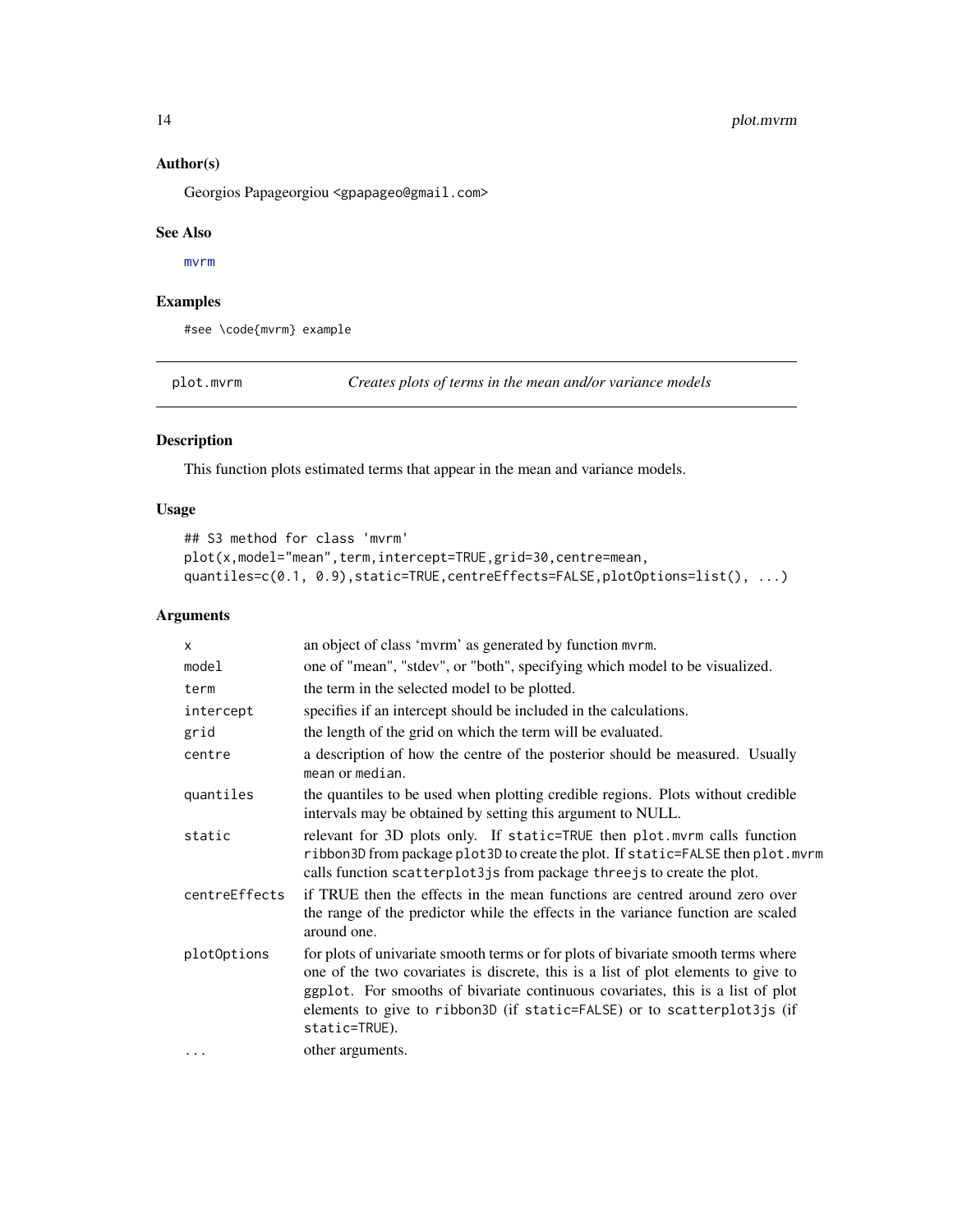# <span id="page-14-0"></span>predict.mvrm 15

# Details

Use this function to obtain predictions.

# Value

Predictions along with credible/pediction intervals

# Author(s)

Georgios Papageorgiou <gpapageo@gmail.com>

#### See Also

[mvrm](#page-9-1)

# Examples

#see \code{mvrm} example

predict.mvrm *Model predictions*

# Description

Provides predictions and posterior credible/prediction intervals for given feature vectors.

# Usage

```
## S3 method for class 'mvrm'
predict(object, newdata, interval = c("none", "credible", "prediction"),
                      level = 0.95, nsamples = 100, ...
```

| object   | an object of class "mvrm", usually a result of a call to mvrm.                                                                                                                 |
|----------|--------------------------------------------------------------------------------------------------------------------------------------------------------------------------------|
| newdata  | data frame of feature vectors to obtain predictions for. If newdata is missing,<br>the function will use the feature vectors in the data frame used to fit the myrm<br>object. |
| interval | type of interval calculation.                                                                                                                                                  |
| level    | tolerance level.                                                                                                                                                               |
| nSamples | number of samples to obtain from the posterior predictive distribution (for each<br>sweep of the MCMC). Only relevant for "prediction intervals".                              |
|          | other arguments.                                                                                                                                                               |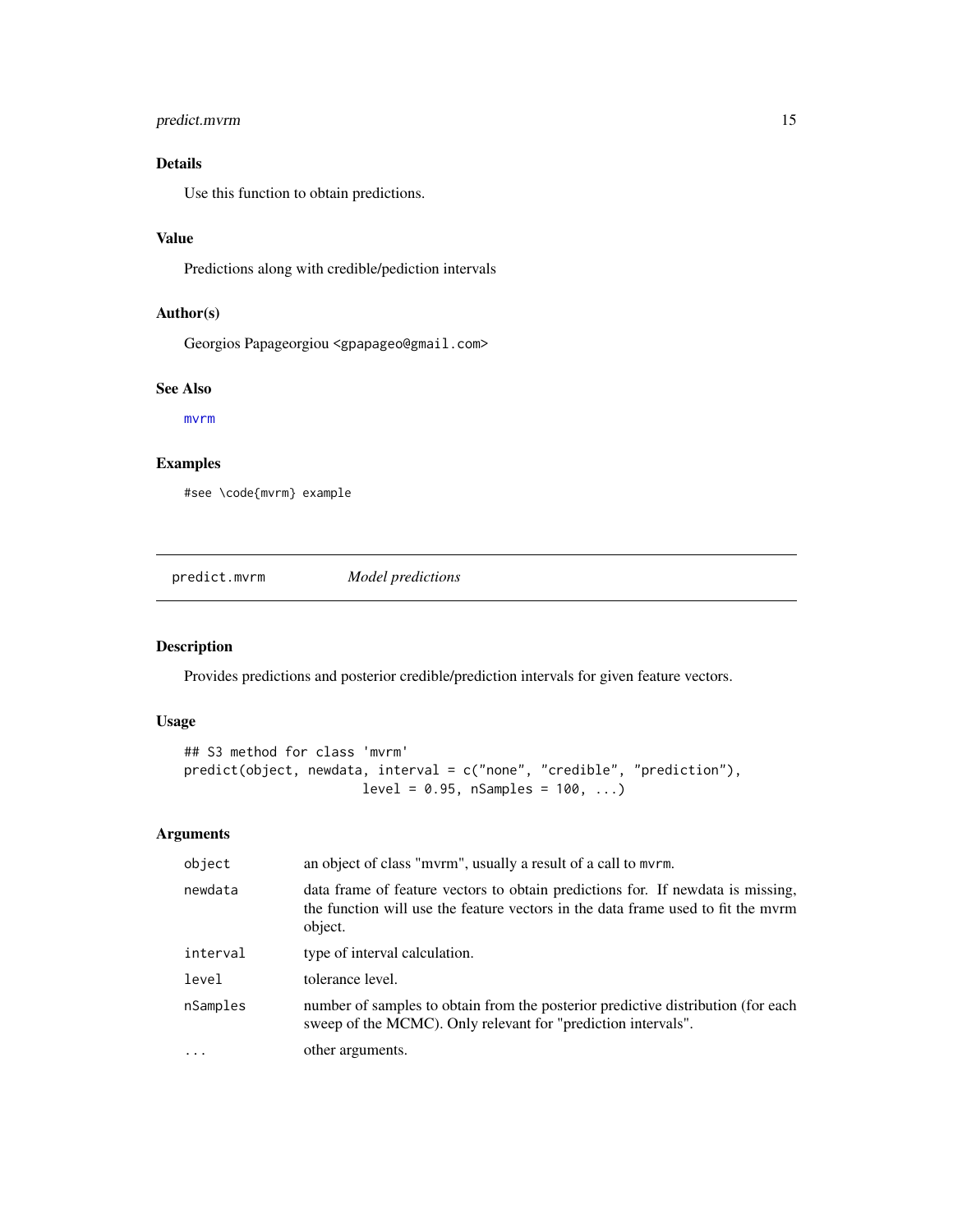# <span id="page-15-0"></span>Details

The function returns predictions of new responses or the means of the responses for given feature vectors. Predictions for new responses or the means of new responses are the same. However, the two differ in the associated level of uncertainty: response predictions are associated with wider (prediction) intervals than mean response predictions. To obtain prediction intervals (for new responses) the function samples from the normal distributions with means and variances as sampled during the MCMC run.

# Value

Predictions for given covariate/feature vectors.

# Author(s)

Georgios Papageorgiou <gpapageo@gmail.com>

# See Also

[mvrm](#page-9-1)

# Examples

#see \code{mvrm} example

print.mvrm *Prints an mvrm fit*

# Description

Provides basic information from an mvrm fit.

#### Usage

## S3 method for class 'mvrm' print(x, digits =  $5, ...$ )

#### Arguments

| $\mathsf{x}$            | an object of class "myrm", usually a result of a call to myrm. |
|-------------------------|----------------------------------------------------------------|
| digits                  | the number of significant digits to use when printing.         |
| $\cdot$ $\cdot$ $\cdot$ | other arguments.                                               |

# Details

The function prints information about mvrm fits.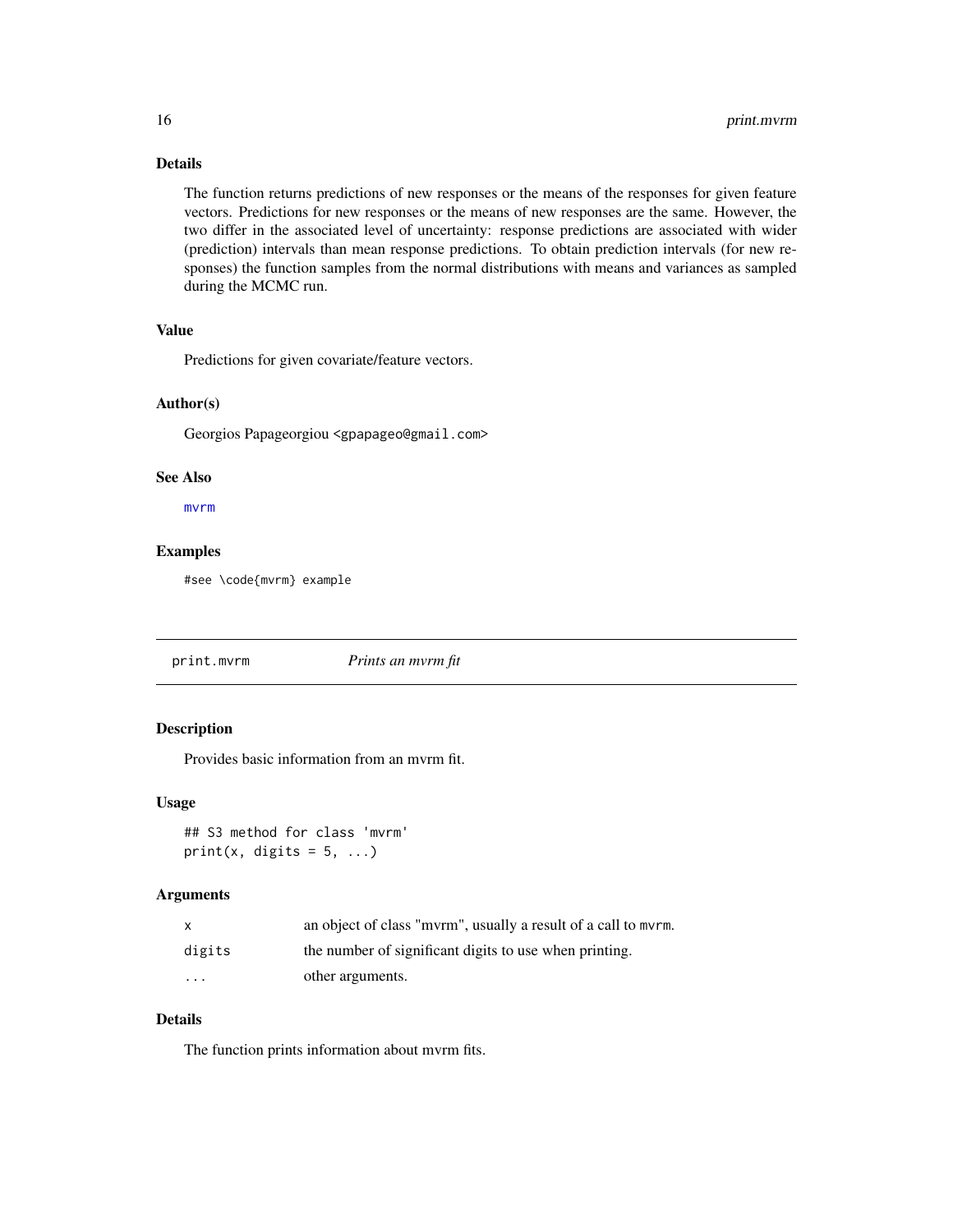# <span id="page-16-0"></span>Value

The function provides a matched call, the number of posterior samples obtained and marginal inclusion probabilities of the terms in the mean and variance models.

# Author(s)

Georgios Papageorgiou <gpapageo@gmail.com>

#### See Also

[mvrm](#page-9-1)

# Examples

#see \code{mvrm} example

s *mgcv constructor* s

#### Description

Provides interface between mgcv::s and BNSP. s(...) calls mgcv::smoothCon(mgcv::s(...),...

# Usage

```
s(..., data, knots = NULL, absorbcons = FALSE, scale.penalty = TRUE,n = nrow(data), dataX = NULL, null.\spacespace space.penalty = FALSE, sparse.cons = 0,
diagonal.penalty = FALSE, apply.by = TRUE, modCon = 0, k = -1, fx = FALSE,
bs = "tp", m = NA, by = NA, xt = NULL, id = NULL, sp = NULL, pc = NULL)
```

|                    | a list of variables. See mgcv::s |  |
|--------------------|----------------------------------|--|
| data               | see mgcv::smoothCon              |  |
| knots              | see mgcy::knots                  |  |
| absorb.cons        | see mgcv::smoothCon              |  |
| scale.penalty      | see mgcv::smoothCon              |  |
| n                  | see mgcv::smoothCon              |  |
| dataX              | see mgcv::smoothCon              |  |
| null.space.penalty |                                  |  |
|                    | see mgcv::smoothCon              |  |
| sparse.cons        | see mgcv::smoothCon              |  |
| diagonal.penalty   |                                  |  |
|                    | see mgcv::smoothCon              |  |
| apply.by           | see mgcv::smoothCon              |  |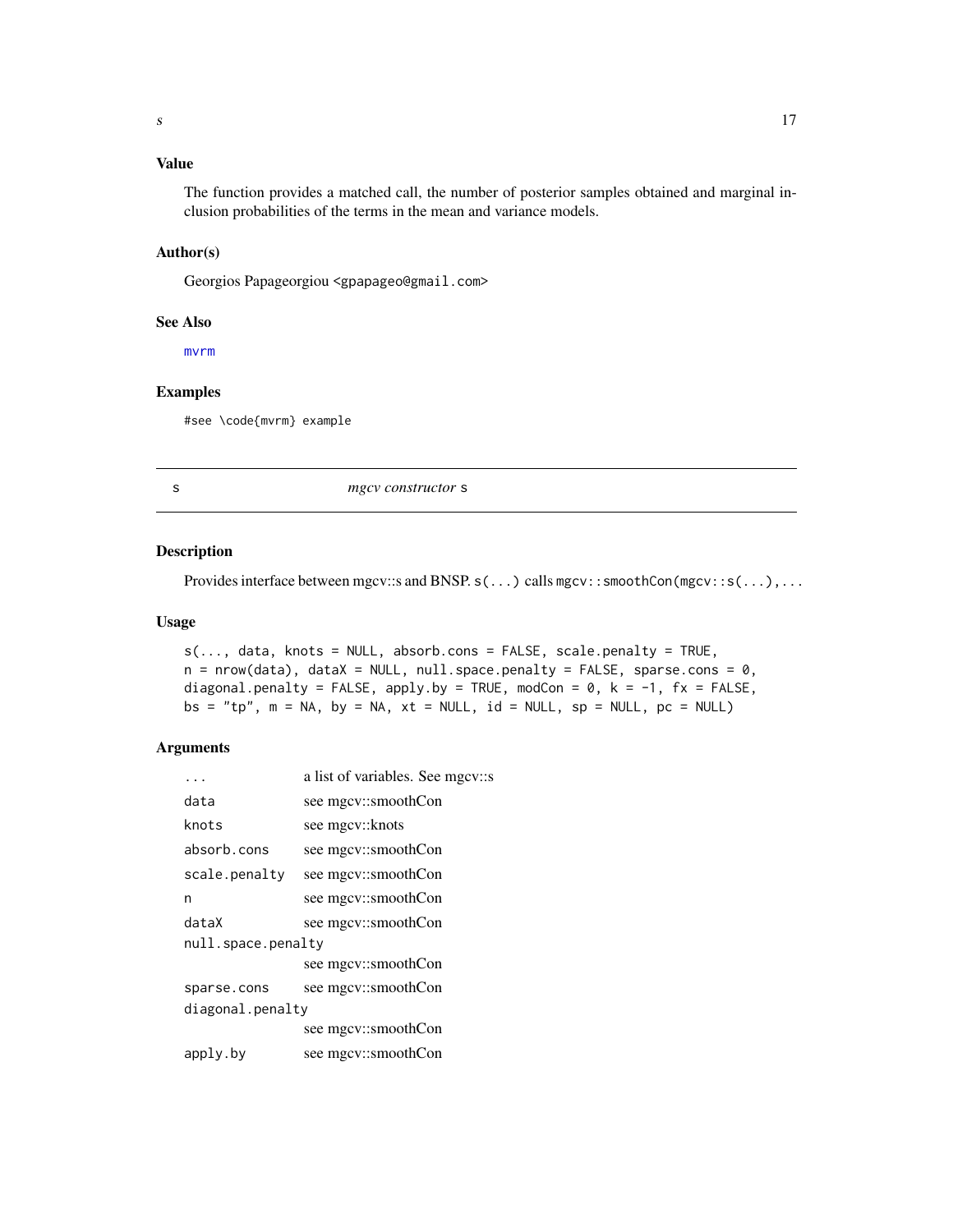<span id="page-17-0"></span>

| modCon | see mgcv::smoothCon |
|--------|---------------------|
| k      | see mgcv::s         |
| fx     | see mgcv::s         |
| bs     | see mgcv::s         |
| m      | see mgcv::s         |
| by     | see mgcv::s         |
| xt     | see mgcv::s         |
| id     | see mgcv::s         |
| sp     | see mgcv::s         |
| рc     | see mgcv::s         |

# Details

The most relevant arguments for BNSP users are the list of variables ..., knots, absorb.cons, bs, and by.

# Value

A design matrix that specifies a smooth term in a model.

# Author(s)

Georgios Papageorgiou <gpapageo@gmail.com>

simD *Simulated dataset*

# Description

Just a simulated dataset to illustrate the model. The success probability and the covariate have a non-linear relationship.

#### Usage

data(simD)

# Format

A data frame with 300 independent observations. Three numerical vectors contain information on

- Y number of successes.
- E number of trials.
- X explanatory variable.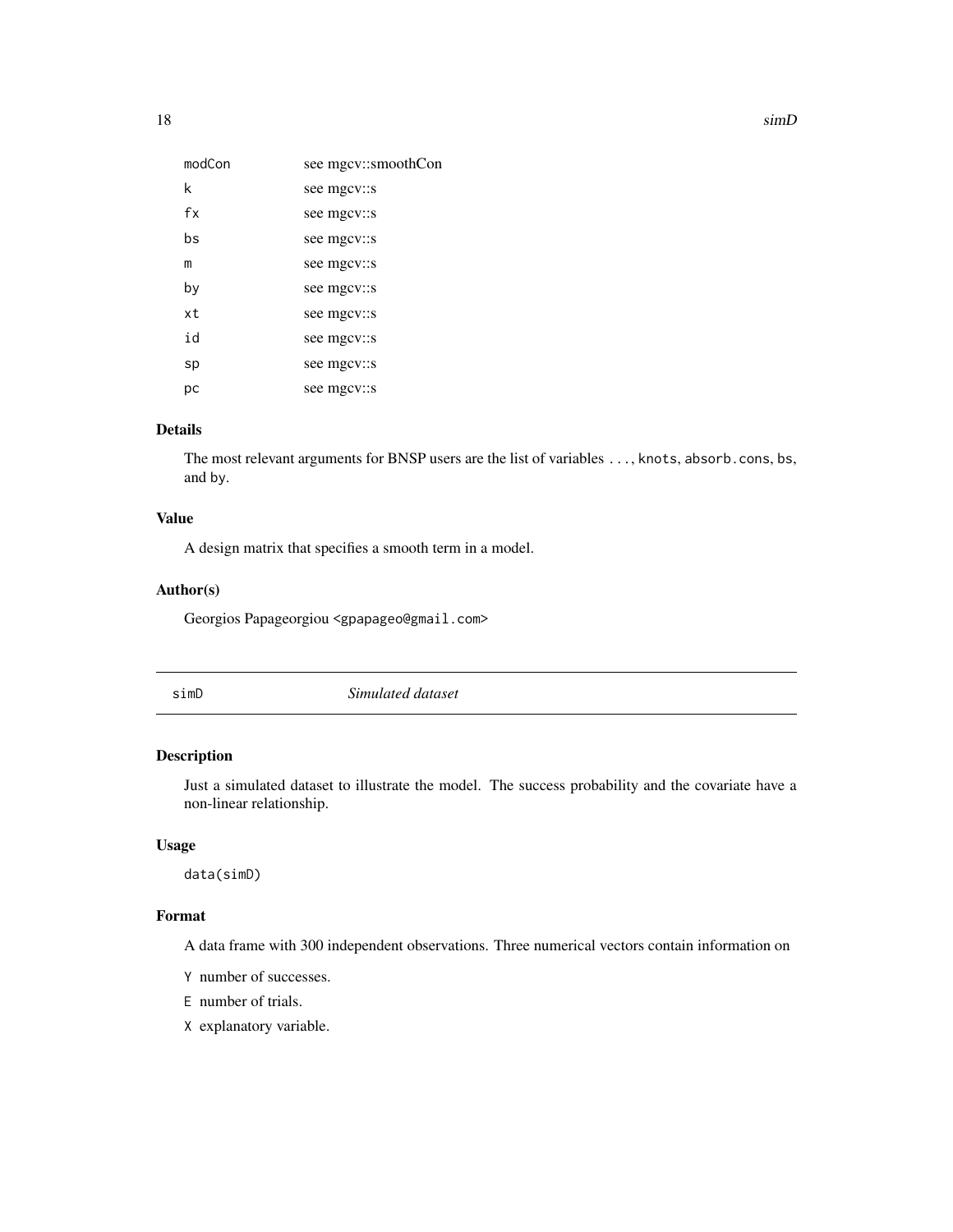#### Description

Function used to define smooth effects in the mean and variance formulae of function mvrm. The function is used internally to construct the design matrices.

#### Usage

sm(...,k=10,knots=NULL,bs="rd")

#### Arguments

|       | one or two covariates that the smooth term is a function of. If two covariates are<br>used, they may be both continuous or one continuous and one discrete. Discrete<br>variables should be defined as factor in the data argument of the calling mvrm<br>function.                             |
|-------|-------------------------------------------------------------------------------------------------------------------------------------------------------------------------------------------------------------------------------------------------------------------------------------------------|
| k     | the number of knots to be utilized in the basis function expansion.                                                                                                                                                                                                                             |
| knots | the knots to be utilized in the basis function expansion.                                                                                                                                                                                                                                       |
| bs    | a two letter character indicating the basis functions to be used. Currently, the<br>options are "rd" that specifies radial basis functions and is available for uni-<br>variate and bivariate smooths, and "p1" that specifies thin plate splines that are<br>available for univariate smooths. |

#### Details

Use this function within calls to function mvrm to specify smooth terms in the mean and/or variance function of the regression model.

Univariate radial basis functions with q basis functions or  $q - 1$  knots are defined by

$$
\mathcal{B}_1 = \left\{ \phi_1(u) = u, \phi_2(u) = ||u - \xi_1||^2 \log (||u - \xi_1||^2), \ldots, \phi_q(u) = ||u - \xi_{q-1}||^2 \log (||u - \xi_{q-1}||^2) \right\},\,
$$

where ||u|| denotes the Euclidean norm of u and  $\xi_1, \ldots, \xi_{q-1}$  are the knots that are chosen as the quantiles of the observed values of explanatory variable u, with  $\xi_1 = \min(u_i), \xi_{q-1} = \max(u_i)$ and the remaining knots chosen as equally spaced quantiles between  $\xi_1$  and  $\xi_{q-1}$ .

Thin plate splines are defined by

$$
\mathcal{B}_2 = \{ \phi_1(u) = u, \phi_2(u) = (u - \xi_1)_+, \dots, \phi_q(u) = (u - \xi_q)_+ \},
$$

where  $(a)_+$  = max $(a, 0)$ .

Radial basis functions for bivariate smooths are defined by

$$
\mathcal{B}_3 = \left\{ u_1, u_2, \phi_3(u) = ||u - \xi_1||^2 \log (||u - \xi_1||^2), \ldots, \phi_q(u) = ||u - \xi_{q-1}||^2 \log (||u - \xi_{q-1}||^2) \right\}.
$$

<span id="page-18-0"></span>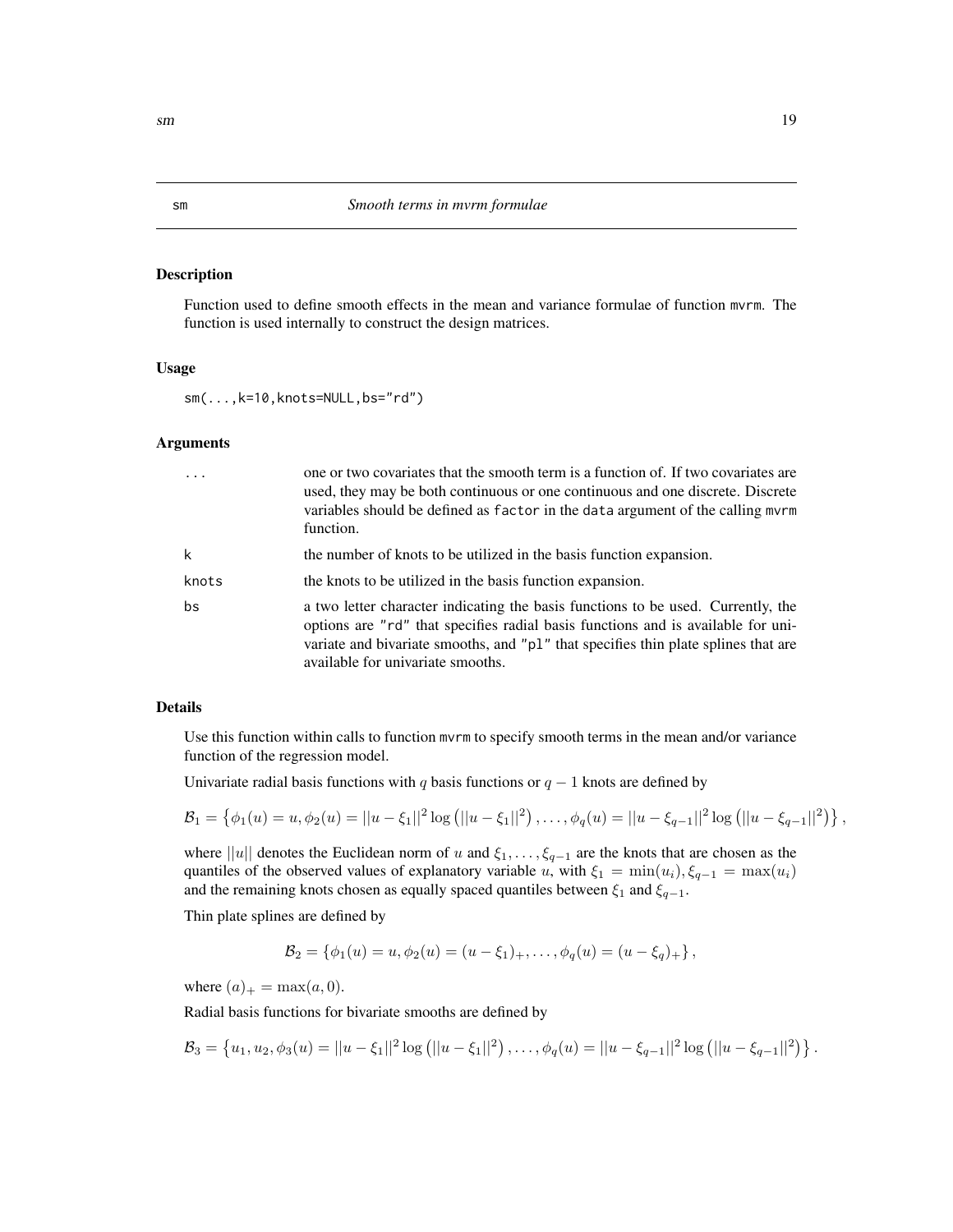#### <span id="page-19-0"></span>Value

Specifies the design matrices of an mvrm call

#### Author(s)

Georgios Papageorgiou <gpapageo@gmail.com>

#### See Also

[mvrm](#page-9-1)

# Examples

#see \code{mvrm} example

summary.mvrm *Summary of an mvrm fit*

### Description

Provides basic information from an mvrm fit.

#### Usage

## S3 method for class 'mvrm' summary(object, nModels = 5, digits =  $5$ , ...)

# Arguments

| object    | an object of class "myrm", usually a result of a call to myrm.                   |
|-----------|----------------------------------------------------------------------------------|
| nModels   | integer number of models with the highest posterior probability to be displayed. |
| digits    | the number of significant digits to use when printing.                           |
| $\ddotsc$ | other arguments.                                                                 |

#### Details

Use this function to summarize mvrm fits.

#### Value

The functions provides a detailed description of the specified model and priors. In addition, the function provides information about the Markov chain ran (length, burn-in, thinning) and the folder where the files with posterior samples are stored. Lastly, the function provides the mean posterior and null deviance and the mean/variance models visited most often during posterior sampling.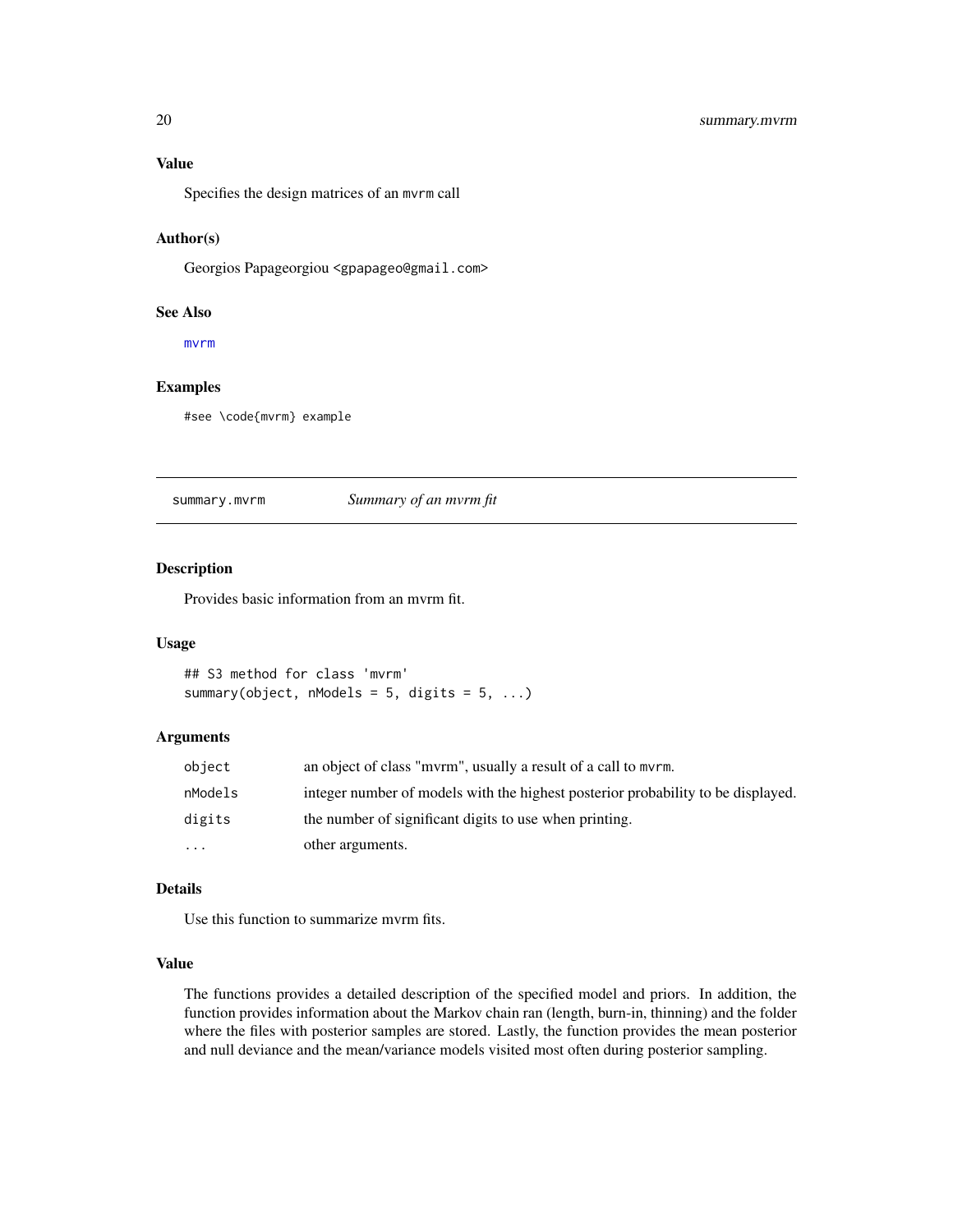# <span id="page-20-0"></span>Author(s)

Georgios Papageorgiou <gpapageo@gmail.com>

#### See Also

[mvrm](#page-9-1)

# Examples

#see \code{mvrm} example

te *mgcv constructor* te

#### Description

Provides interface between mgcv::te and BNSP. te(...) calls mgcv::smoothCon(mgcv::te(...),...

# Usage

```
te(..., data, knots = NULL, absorbcons = FALSE, scale.penalty = TRUE,n = nrow(data), dataX = NULL, null.space.penalty = FALSE, sparse.cons = 0,
diagonal.penalty = FALSE, apply.by = TRUE, modCon = 0, k = NA, bs = "cr",
m = NA, d = NA, by = NA, fx = FALSE, np = TRUE, xt = NULL, id = NULL,
sp = NULL, pc = NULL
```

|                    | a list of variables. See mgcy::te |  |
|--------------------|-----------------------------------|--|
| data               | see mgcv::smoothCon               |  |
| knots              | see mgcv::knots                   |  |
| absorb.cons        | see mgcv::smoothCon               |  |
| scale.penalty      | see mgcv::smoothCon               |  |
| n                  | see mgcv::smoothCon               |  |
| dataX              | see mgcv::smoothCon               |  |
| null.space.penalty |                                   |  |
|                    | see mgcv::smoothCon               |  |
| sparse.cons        | see mgcv::smoothCon               |  |
| diagonal.penalty   |                                   |  |
|                    | see mgcv::smoothCon               |  |
| apply.by           | see mgcv::smoothCon               |  |
| modCon             | see mgcv::smoothCon               |  |
| k                  | see mgcy::te                      |  |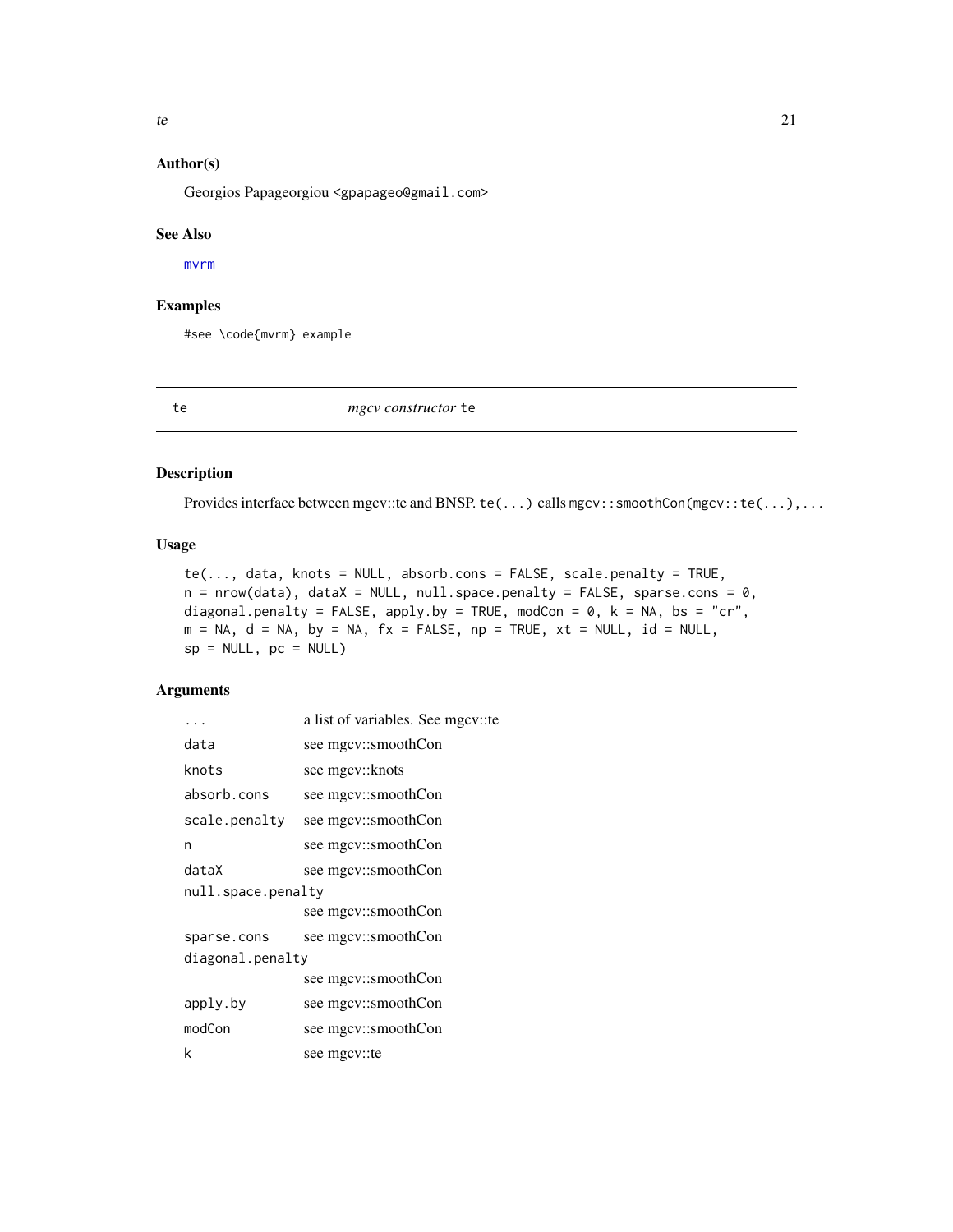<span id="page-21-0"></span>

| bs  | see mgcv::te |
|-----|--------------|
| m   | see mgcy::te |
| d   | see mgcv::te |
| by  | see mgcv::te |
| fx  | see mgcv::te |
| np  | see mgcy::te |
| xt. | see mgcy::te |
| i d | see mgcv::te |
| sp  | see mgcv::te |
| рc  | see mgcy::te |

# Details

The most relevant arguments for BNSP users are the list of variables ..., knots, absorb.cons, bs, and by.

# Value

A design matrix that specifies a smooth term in a model.

# Author(s)

Georgios Papageorgiou <gpapageo@gmail.com>

ti *mgcv constructor* ti

# Description

Provides interface between mgcv::ti and BNSP. ti(...) calls mgcv::smoothCon(mgcv::ti(...),...

#### Usage

```
ti(..., data, knots = NULL, absorb.cons = FALSE, scale.penalty = TRUE,
n = nrow(data), dataX = NULL, null.space.penalty = FALSE, sparse.cons = 0,
diagonal.penalty = FALSE, apply.by = TRUE, modCon = 0, k = NA, bs = "cr",
m = NA, d = NA, by = NA, fx = FALSE, np = TRUE, xt = NULL, id = NULL,
sp = NULL, mc = NULL, pc = NULL)
```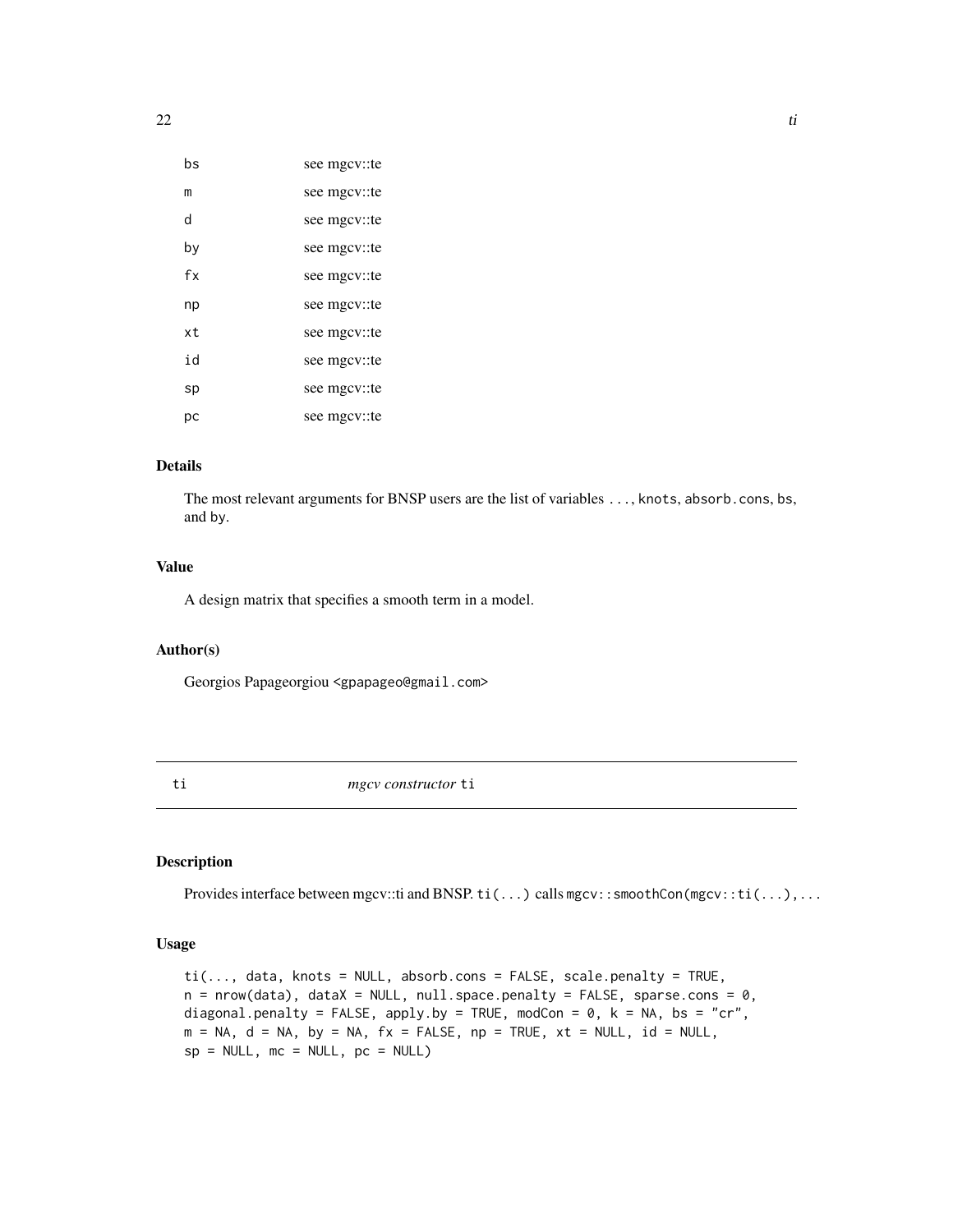# Arguments

| .                  | a list of variables. See mgcv::ti |
|--------------------|-----------------------------------|
| data               | see mgcv::smoothCon               |
| knots              | see mgcv::knots                   |
| absorb.cons        | see mgcv::smoothCon               |
| scale.penalty      | see mgcv::smoothCon               |
| n                  | see mgcv::smoothCon               |
| dataX              | see mgcv::smoothCon               |
| null.space.penalty |                                   |
|                    | see mgcv::smoothCon               |
| sparse.cons        | see mgcv::smoothCon               |
| diagonal.penalty   |                                   |
|                    | see mgcv::smoothCon               |
| apply.by           | see mgcv::smoothCon               |
| modCon             | see mgcv::smoothCon               |
| k                  | see mgcv::ti                      |
| bs                 | see mgcv::ti                      |
| m                  | see mgcv::ti                      |
| d                  | see mgcv::ti                      |
| by                 | see mgcv::ti                      |
| fx                 | see mgcy::ti                      |
| np                 | see mgcy::ti                      |
| xt                 | see mgcv::ti                      |
| id                 | see mgcv::ti                      |
| sp                 | see mgcv::ti                      |
| mc                 | see mgcv::ti                      |
| pc                 | see mgcv::ti                      |

# Details

The most relevant arguments for BNSP users are the list of variables ..., knots, absorb.cons, bs, and by.

# Value

A design matrix that specifies a smooth term in a model.

# Author(s)

Georgios Papageorgiou <gpapageo@gmail.com>